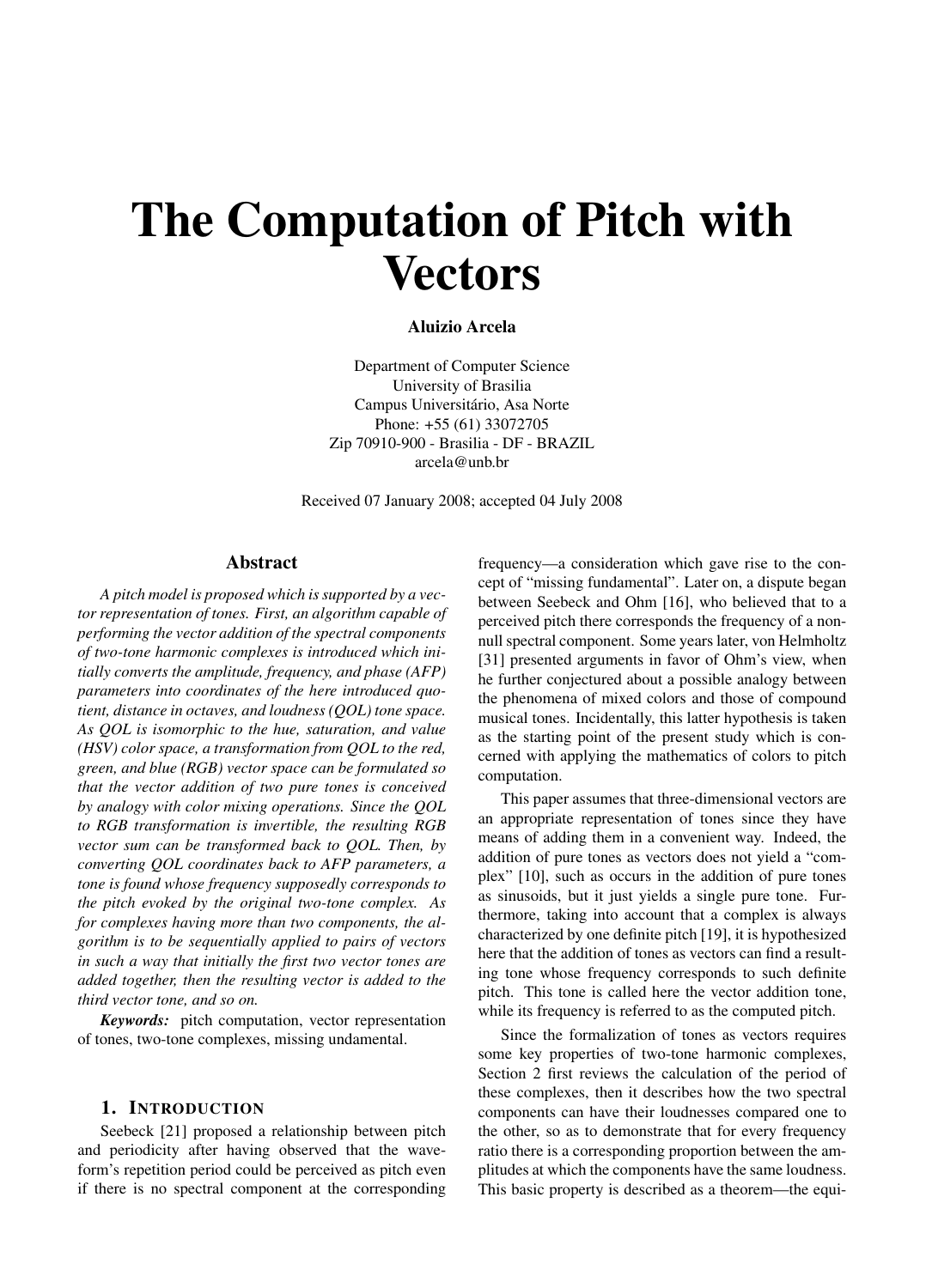librium theorem—from which a loudness scale is derived for pure tones. Finally, it describes how to find a measure of the symmetry of the second-derivative's zero-crossing pattern, which acts as a magnitude coefficient in the vector addition operation.

Section 3 introduces the vector representation of tones in two subsections. In the first one, it defines the quotient, distance in octaves, and loudness (QOL) space for representing tones in a three-dimensional system. Any pure tone expressed in amplitude, frequency, and phase (AFP) parameters can be represented in the QOL space. In the second subsection, by taking into account that the QOL's mathematical structure is isomorphic to that of the hue, saturation, and value (HSV) color space [30], it shows that QOL tones can be converted to red, green, and blue (RGB) colors, so that any pure tone can be expressed as a RGB vector.

Section 4 details how to compute the overall vector addition tone for harmonic complexes by first describing the algorithm for the vector addition of two tones. This also includes the inverse transformations which are to be applied initially from RGB back to QOL, and then from QOL back to AFP. Next, it shows how the final pitch is computed for harmonic complexes having more than two components by adding vector pairs across the components.

Section 5 first shows how pitch is related to frequency ratios in two-tone harmonic complexes, a description based on the geometric properties of the vector representation of tones. Subsequently, it describes how phase relationships affect the pitch of these complexes.

Section 6 ends the paper with a discussion on the conditions necessary for the pitch of a complex being equal to the frequency (F0) of the fundamental, along with the pitch computation of ten selected complexes having more than two components. They are presented in a sequence which intends to illustrate the main points of the mentioned conditions, being the first three complexes taken from the literature so as to compare the results found in this study with those of some important pitch models (e.g., [5, 6, 8, 17, 18, 29, 32]) either from the "temporal" view, which is based on the "autocorrelation" hypothesis raised by Licklider [13], or from the "pattern matching" models which was first described by de Boer [6]. The results found with vector addition tones show that the pitch of harmonic complexes corresponds to the frequency of the fundamental only in some special cases.

# 2. KEY PROPERTIES OF TWO-TONE HARMONIC COMPLEXES

Some concepts introduced in this paper are derived from two-tone harmonic complexes. In this way, a mathematical description of these complexes is given below by using a terminology as close as possible to that found in the literature related to such class of complexes  $[7, 10, 11, 25]$ . A few terms are introduced, however, as a consequence of considering other aspects of two-tone complexes, as the equilibrium (Section 2.2) and the symmetry of the second derivative with respect to time (Section 2.3).

The lower component  $x(t)$  and the upper component  $y(t)$  of a two-tone harmonic complex are according to

$$
x(t) = a_x \sin(2\pi f_x t + p_x)
$$
 (1)

and

$$
y(t) = a_y \sin(2\pi f_y t + p_y), \qquad (2)
$$

where  $a_x$  and  $a_y$  are amplitudes;  $f_x$  and  $f_y$  are frequencies; and  $p_x$  and  $p_y$  are phase angles (in radians; when expressed in degrees, they are represented as  $[p_x]$  and  $[p_y]$ ). The addition of these components together defines the class of two-tone harmonic complexes  $c(t)$ , or  $m: n$ complexes for short, that is,

$$
c(t) = x(t) + y(t). \tag{3}
$$



Figure 1. Sinusoid addition of lower and upper components of a two-tone harmonic complex.

There are three properties of  $m: n$ -complexes which are relevant to the present theory, as described below in Sections 2.1-2.3.

## 2.1. THE PERIOD OF  $m: n$ -COMPLEXES

The first relevant property of a  $m: n$ -complex is that its period is calculable. That is to say, since the ratio between its component frequencies can be written as

$$
\frac{f_x}{f_y} = \frac{m}{n},\tag{4}
$$

where m and n are integers such that  $m \leq n$  and  $gcd(m, n) = 1$ , the period of the complex is measurable, as illustrated in Figure 1 for a 4: 5-complex. In this way,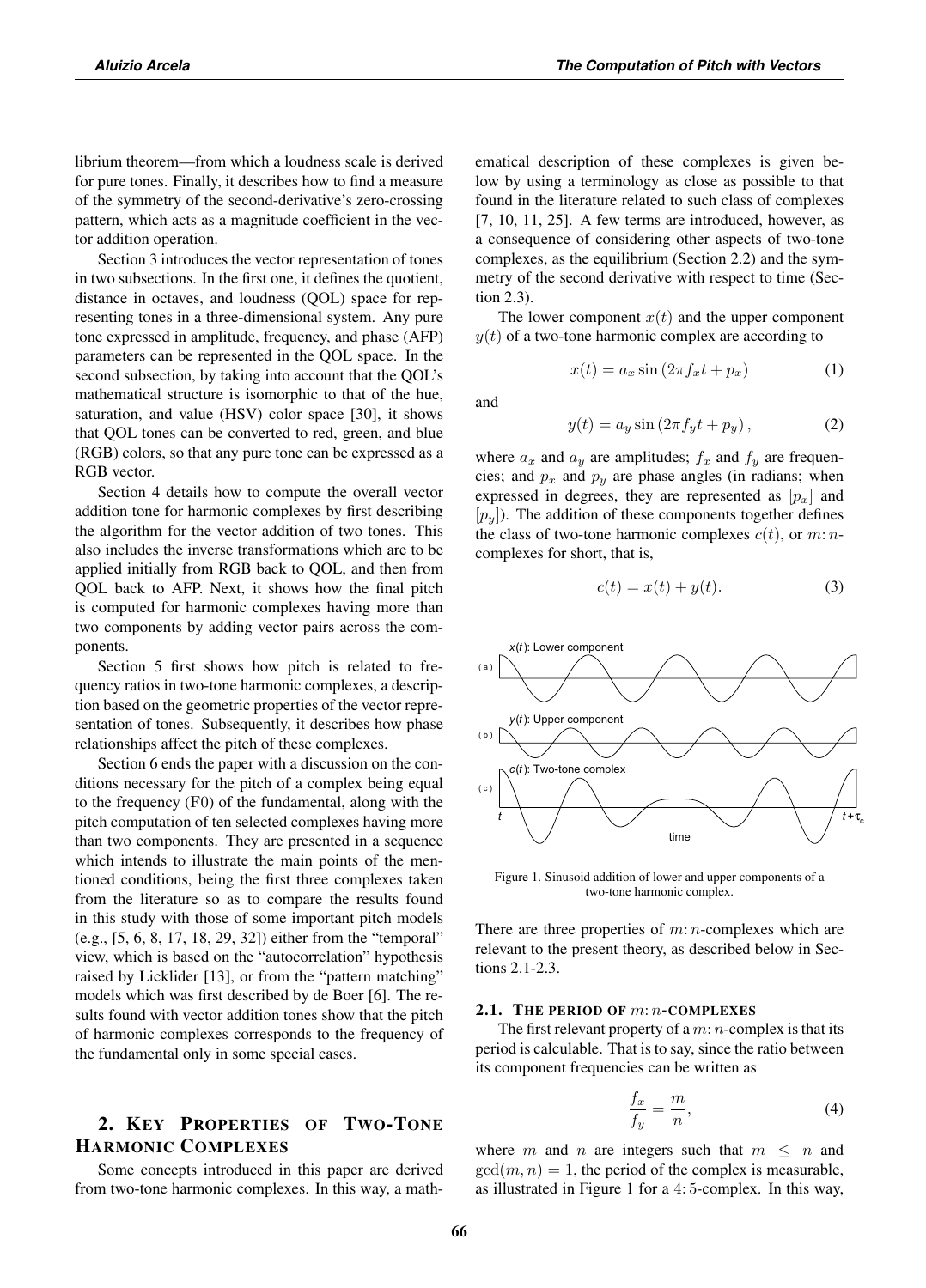one period  $\tau_c$  of a m: n-complex comprises m periods of  $x(t)$  against *n* periods of  $y(t)$ , that is,

$$
\tau_c = \frac{m}{f_x} = \frac{n}{f_y}.\tag{5}
$$

Therefore, to find the period of a  $m: n$ -complex from Equation (5), it is first necessary to find one of the numbers  $m$  or  $n$ , which can be done by means of the equations

$$
m = \text{num}\left[\mathcal{F}\left(\frac{f_x}{f_y}\right)\right] \tag{6}
$$

and

$$
n = \text{den}\left[\mathcal{F}\left(\frac{f_x}{f_y}\right)\right],\tag{7}
$$

where  $\mathcal F$  is a method for converting a decimal number to a common fraction reduced to lowest terms, that is, the method  $\mathcal F$  gives two integers, being the first one collected by the method num while the second one is collected by the method *den*. These two numbers are referred to here as reduced harmonic numbers.

As studied in Sections 2.2 and 2.3, the focus here is that the period  $\tau_c$  is a length of time along which the waveform of a  $m: n$ -complex (1) has a well-defined number of peaks, and (2) the symmetry of the zero-crossing pattern of its second derivative with respect to time affects the amplitude of the vector addition tone, as studied in Section 4.

#### 2.2. THE EQUILIBRIUM THEOREM

The second relevant property is related to the number of maxima a m: n-complex has within one period  $\tau_c$ . Since this number is exclusively either  $m$  or  $n$ , a  $m: n$ complex may be said to have two states: the *low state*, when there are m maxima within the period  $\tau_c$ , and the *high state*, when there are  $n$  maxima. In this way, there is a border separating the low from the high state, which is referred to here as the *equilibrium* of the m: n-complex.

One way of counting the number of maxima is by means of the waveform inflection points, for any maximum occurs in a curve segment having a down concavity. Since the inflection points, that is, the points where the concavity changes from up to down, occur at values of  $t$ where the second derivative of  $c(t)$  with respect to time is null, this second derivative must be taken and then its zero crossings must be found so as to determine the number of times the concavity of the complex's waveform changes from up to down.

All possible waveforms for a  $m: n$ -complex at a given phase relationship can be obtained by holding  $a_x$  constant while allowing  $a_y$  to vary from a small value up to be equal to  $a_x$ , as shown in Figure 2 for one period of a 4:5complex with phases  $p_x = p_y = \pi/2$ . The waveforms in the upper half-surface are in the low state, all of them having four maxima, that is,  $m$  peaks, whereas the waveforms in the bottom half-surface are in the high state, all of them having five maxima, that is,  $n$  peaks. At the border between these states, the waveform is in equilibrium, as shown by the thick waveform drawing.



Figure 2. The two possible states in a full period  $\tau_c$  of a 4: 5-complex along with the equilibrium waveform (the white line) which is the boundary between the regions of low and high states.

Phase relationships between  $p_x$  and  $p_y$  do not cause changes of state. Although they can modify the position of the inflection points, they cannot change the number of them. The state can only be changed by amplitude changes, for there is a well-defined amplitude proportion  $a_x/a_y$  associated to the equilibrium of every m: ncomplex. Such proportion is given by a theorem [1], which is stated as follows.

Theorem 1 (Equilibrium theorem) *A* m: n*-complex is in equilibrium if*

$$
\frac{a_x}{a_y} = \left(\frac{n}{m}\right)^2.
$$
 (8)

*Proof.* Let  $t_{\mu}$  be a instant such that  $0 \leq t_{\mu} < \tau_c$  at which the lower tone  $x(t)$  is at a maximum, i.e.,  $x(t_\mu) = a_x$ , as shown in Figure 1. In terms of periods  $\tau_x$  of  $x(t)$ , it can be expressed as

$$
t_{\mu} = k\tau_x + \Delta t,\tag{9}
$$

where k is the number of full periods  $\tau_x$  between 0 and  $t_{\mu}$ , i.e.,  $k = \text{int}(t_{\mu}, \tau_x)$ ; and  $\Delta t$  is the amount of time separating the end of these k successive periods from  $t_{\mu}$ , i.e.,  $\Delta t = \text{mod}(t_{\mu}, \tau_x)$ . Therefore, according to Equations (1) and (5), the phase  $p_x$  needed for the occurrence of a maximum of  $x(t)$  at  $t<sub>\mu</sub>$  is such that

$$
m\left(\frac{2\pi t_{\mu}}{\tau_c}\right) + p_x = (4k+1)\frac{\pi}{2}.
$$
 (10)

When  $x(t)$  and  $y(t)$  are taken together, there is a particular relationship between the phases  $p_x$  and  $p_y$  that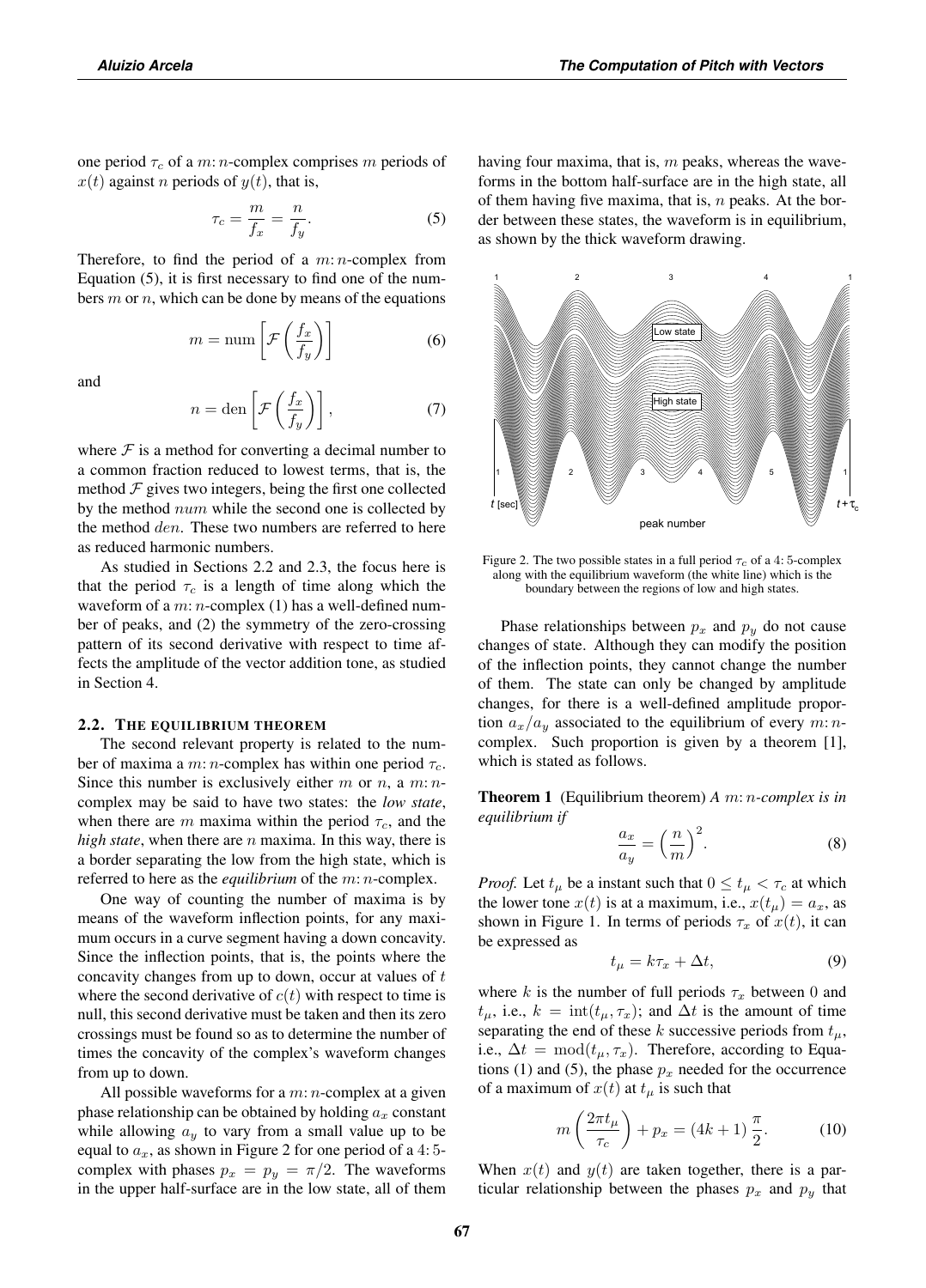



shown as occurring at the  $(k + 1)$ -th period  $\tau_x$  of the lower tone.

causes the positioning of a minimum of  $y(t)$  at  $t_{\mu}$ , i.e.,  $y(t_{\mu}) = -a_{\mu}$ , thus producing a peak and valley opposition as shown in Figure 1, a fact that simplifies this proof. In this way, from Equations (2) and (5), it follows that

$$
n\left(\frac{2\pi t_{\mu}}{\tau_c}\right) + p_y = (4k+1)\frac{3\pi}{2}.\tag{11}
$$

Now combining Equations (10) and (11) so as to eliminate  $t_{\mu}/\tau_c$  gives that the expression

$$
p_y = \frac{n}{m}p_x + (4k+1)\left(\frac{3m-n}{2m}\right)\pi
$$
 (12)

is the desired relationship between the phases.

As for the amplitudes, three different proportions occurring at instant  $t<sub>\mu</sub>$  are compared in Figure 4, where the more powerful component forces the waveform of the complex to be in an inflection state in which the number of maxima is according to its reduced harmonic number. More precisely, if the second derivative of  $c(t)$  at  $t_{\mu}$ is negative, as in Figure 4(a), the waveform is concave downward, and just one single maximum exists for the length of time whose extent is  $1/m$  times the period  $\tau_c$ . This situation characterizes the low state. By contrast, if the second derivative is positive, as in Figure  $4(c)$ , the waveform is concave upward, so that two maxima, which are symmetrical in relation to  $t_{\mu}$ , replace that single maximum of Figure 4(a), thus increasing the overall number of maxima within the period  $\tau_c$ . This puts the waveform in the high state. Finally, if the second derivative is null, as in Figure 4(b), the  $m: n$ -complex is in equilibrium, for it has a null curvature at  $t_{\mu}$ . That is to say,  $c(t_{\mu})$  is an inflection point separating waveforms with just one maximum at  $t_{\mu}$  from waveforms with two maxima around  $t_{\mu}$ . In order to find the amplitude proportion  $a_x/a_y$  which is associated to the equilibrium of a given  $m: n$ -complex, the second derivative  $c''(t)$  is obtained from  $x''(t)$  and

 $y''(t)$  taken separately. From Equations (1) and (2), these derivatives are expressed as

$$
x''(t) = -4\pi^2 a_x f_x^2 \sin(2\pi f_x t + p_x), \qquad (13)
$$

and

$$
y''(t) = -4\pi^2 a_y f_y^2 \sin(2\pi f_y t + p_y), \qquad (14)
$$

so that at the instant  $t<sub>u</sub>$  they are

$$
x''(t_{\mu}) = -4\pi^2 a_x f_x^2 \sin\left(\frac{\pi}{2}\right),\tag{15}
$$

and

$$
y''(t_{\mu}) = -4\pi^2 a_y f_y^2 \sin\left(\frac{3\pi}{2}\right). \tag{16}
$$



Figure 4. Addition of the spectral components of a  $m: n$ -complex in the region of a maximum-minimum coincidence at a time  $t_{\mu}$ . It is shown on the left hand side of the figure the waveforms of a pair of lower and upper components  $x(t)$  and  $y(t)$  at three different amplitude proportions corresponding respectively (a) to low state, (b) to the equilibrium, and (c) to the high state. On the right hand side, the complex's waveform segments are shown at different states.

As the second derivative of  $c(t)$  must be null at the instant  $t_{\mu}$ , according to Equation (3) the following relation must hold

$$
c''(t_{\mu}) = x''(t_{\mu}) + y''(t_{\mu}) = 0.
$$
 (17)

Therefore, from Equations (15) and (16), it follows that

$$
a_x f_x^2 \sin\left(\frac{\pi}{2}\right) + a_y f_y^2 \sin\left(\frac{3\pi}{2}\right) = 0,\qquad(18)
$$

or,

$$
a_x f_x^2 = a_y f_y^2,\tag{19}
$$

which can be reduced to Equation (8) by means of Equation (4), thus ending the proof of Theorem 1.

If besides this condition the components  $x(t)$  and  $y(t)$ are in cosine phase, that is,  $[p_x] = [p_y] = 90^\circ$ , the  $m: n$ -complex is said to be in entire equilibrium. In this case, the zero-crossing pattern of its second derivative is at maximum symmetry, as studied in Section 2.3.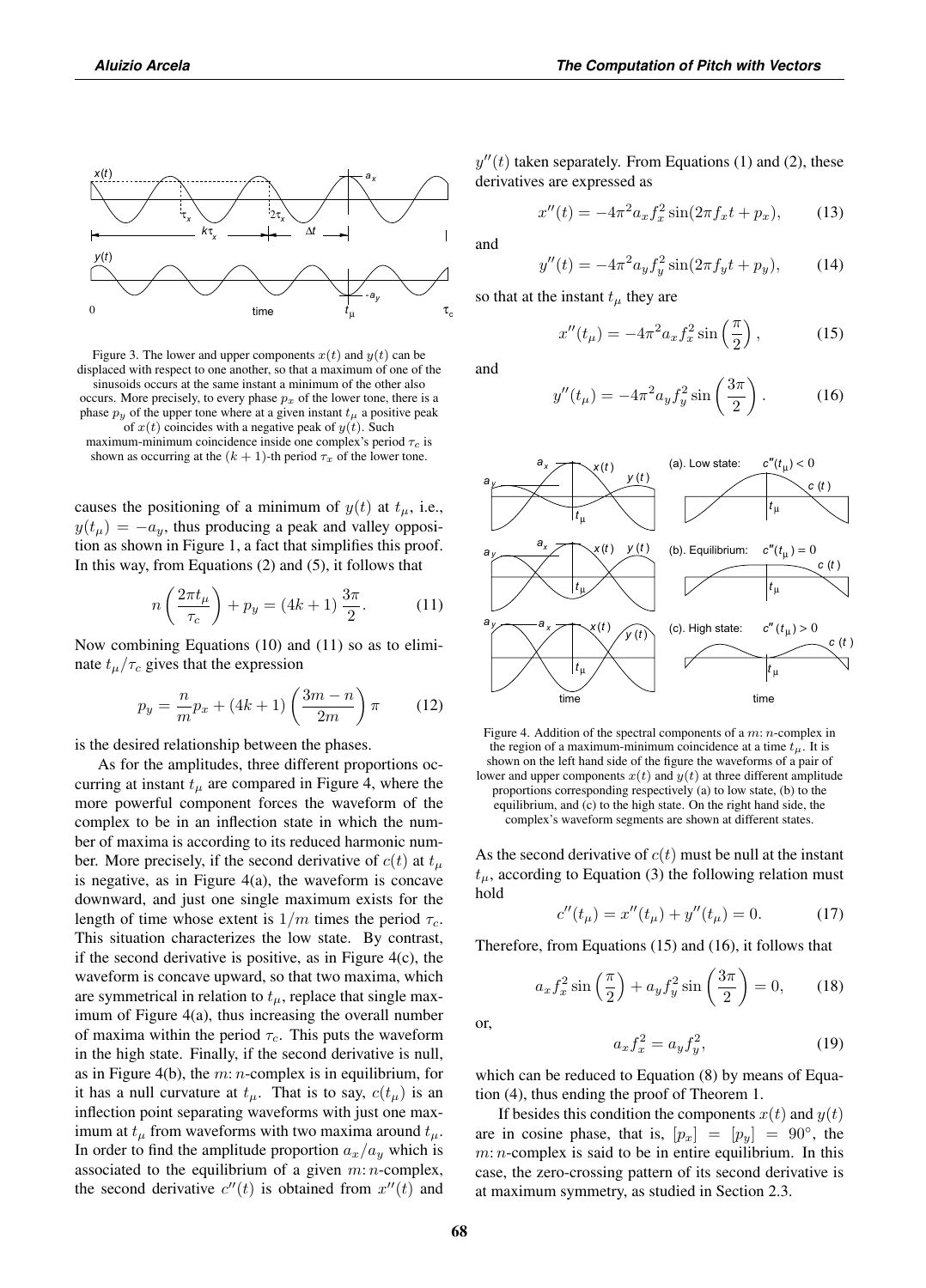2.2.1. A loudness scale for pure tones: Theorem 1 gives a way of constructing a loudness scale or, more precisely, a pitch-strength scale ([28]; [22] ) since it is applied just for pure tones. Hence, its modeling is done on a theoretical basis different from that of classical loudness models—most of them based on the sound pressure level, as found in [15], [26], [27], and [20].

As inferred from the loudness experiment described below in which Theorem 1 is applied to different tones, the expression

$$
i = af^2 \tag{20}
$$

derived from Equation (19) establishes a loudness scale which is assumed to be linear, that is, a tone with  $i_2$  units of loudness where  $i_2 = k i_1$  is perceived as being k times louder than a tone having  $i_1$  units.

In this way, let  $T$  be a sequence of pure tones within two octaves of the major diatonic scale, such that their frequencies are, for example, 192, 216, 240, 256, 288, 320, 360, 384, 432, 480, 512, 576, 640, 720, and 768 Hz. If they all have the same amplitude and are generated at a uniform tone-duration—for instance, 600 ms for each note, and a sound pressure level of 65 dB SPL for the first one—they are perceived as having increasing loudness levels. As a consequence of this, increasing pitch tones are only heard at equal loudness levels when their amplitudes are gradually decreasing. Here, the concept of equilibrium of  $m: n$ -complexes can account for a melodic loudness equality, since a sequence of increasing pitch tones is heard at equal loudness levels if every pair of contiguous tones is in equilibrium. That is, by applying Theorem 1 to the sequence  $T$  relatively to the first tone, the amplitudes will be proportional to  $(\frac{192}{192})^2 = 1$ ,  $(\frac{192}{746})^2$  = 0.7901,  $(\frac{192}{740})^2$  = 0.64,  $(\frac{192}{756})^2$  = 0.5625,  $(\frac{192}{288})^2$  = 0.4444,  $(\frac{192}{320})^2$  = 0.36,  $(\frac{192}{360})^2$  = 0.2844,  $(\frac{192}{384})^2$  = 0.25,  $(\frac{192}{432})^2$  = 0.1975,  $(\frac{192}{480})^2$  = 0.16,  $(\frac{192}{512})^2$  = 0.1406,  $(\frac{192}{576})^2$  = 0.1111,  $(\frac{192}{640})^2$  = 0.09,  $(\frac{192}{720})^2 = 0.071$ , and  $(\frac{192}{768})^2 = 0.0625$ . Under the same conditions used in the equal amplitude case—a duration of 600 ms for each note, and a sound pressure level of 65 dB SPL for the first note—the tones are now perceived as having about the same pitch strength, as demonstrated experimentally in [2].

The role of the above defined loudness scale for pure tones is to be one of the three dimensions of the QOL tone space, according to the description of Section 3.

## 2.3. THE ZERO-CROSSING PATTERN OF THE SEC-OND DERIVATIVE

The third and last relevant property of a  $m: n$ -complex is that its second derivative  $c''(t)$  has a zero-crossing pattern whose symmetry is a significant piece of information, as discussed below.

The tone whose frequency is supposed to be the cor-

relate of the pitch of a given  $m: n$ -complex—as described in Sections 3 and 4—has an amplitude which results from the reciprocal action between the components, so that it can assume any value from zero to a certain limit, being a null result only possible with the 1: 1-complex, for if  $a_x = a_y$ , and  $p_y = p_x \pm \pi$ , the amplitude of the resulting sinusoid is zero. For all m: *n*-complexes in which  $m \neq n$ , a null amplitude is impossible, unless the amplitudes  $a_x$ and  $a_y$  are both null.

A measure of this reciprocal action between the two components can be found from the zero-crossing pattern of  $c''(t)$  along one period  $\tau_c$ . Here, it is appropriate to substitute the time  $t$  of Equations (1) and (2) by an angle  $\alpha$  according to

$$
t = \frac{\tau_c}{2\pi} \alpha,\tag{21}
$$

such that they can be rewritten as

$$
x(\alpha) = a_x \sin(m\alpha + p_x) \tag{22}
$$

and

$$
y(\alpha) = a_y \sin(n\alpha + p_y), \qquad (23)
$$

where  $0 \le \alpha < 2\pi$ . In this way, the zero-crossing pattern can be found from the function  $c''(\alpha) = x''(\alpha) + y''(\alpha)$ , i.e.,

$$
x''(\alpha) = -m^2 a_x \sin(m\alpha + p_x) \tag{24}
$$

and

$$
y''(\alpha) = -n^2 a_y \sin(n\alpha + p_y).
$$
 (25)

The symmetry  $(\xi)$  of the zero-crossing pattern  $(\wp)$ changes according to the phase relationship between  $p_x$ and  $p_y$  as well as according to the amplitude proportion  $a_x/a_y$ . As measured by comparing the halves of the zerocrossing pattern to each other, the symmetry ranges from 0 to 1, that is, from no symmetry to full symmetry, according to the Algorithm S below.

2.3.1. Finding the symmetry: The symmetry of the second-derivative's zero-crossing pattern is found by the Algorithm  $S$  which is defined as follows.

Algorithm *S* (*Symmetry algorithm*). Given two harmonic tones  $x(t)$  and  $y(t)$  expressed in AFP quantities, find the symmetry  $\xi$  of the zero-crossing pattern of  $c''(t) = x''(t) + y''(t).$ 

step S1. [Find the numbers m and n.] By applying Equations (6) and (7), obtain the reduced harmonic numbers  $m$ and  $n$ .

step S2. [Get the second derivative calculation.] By adding Equations (24) and (25), find  $c''(\alpha)$  for  $0 \leq \alpha <$  $2\pi$ , as in the example shown in Figure 5;

step S3. [Find the zero-crossings.] Insert oriented zerocrossing marks, i.e., find all the abscissas where the second derivative is null along one period of the complex,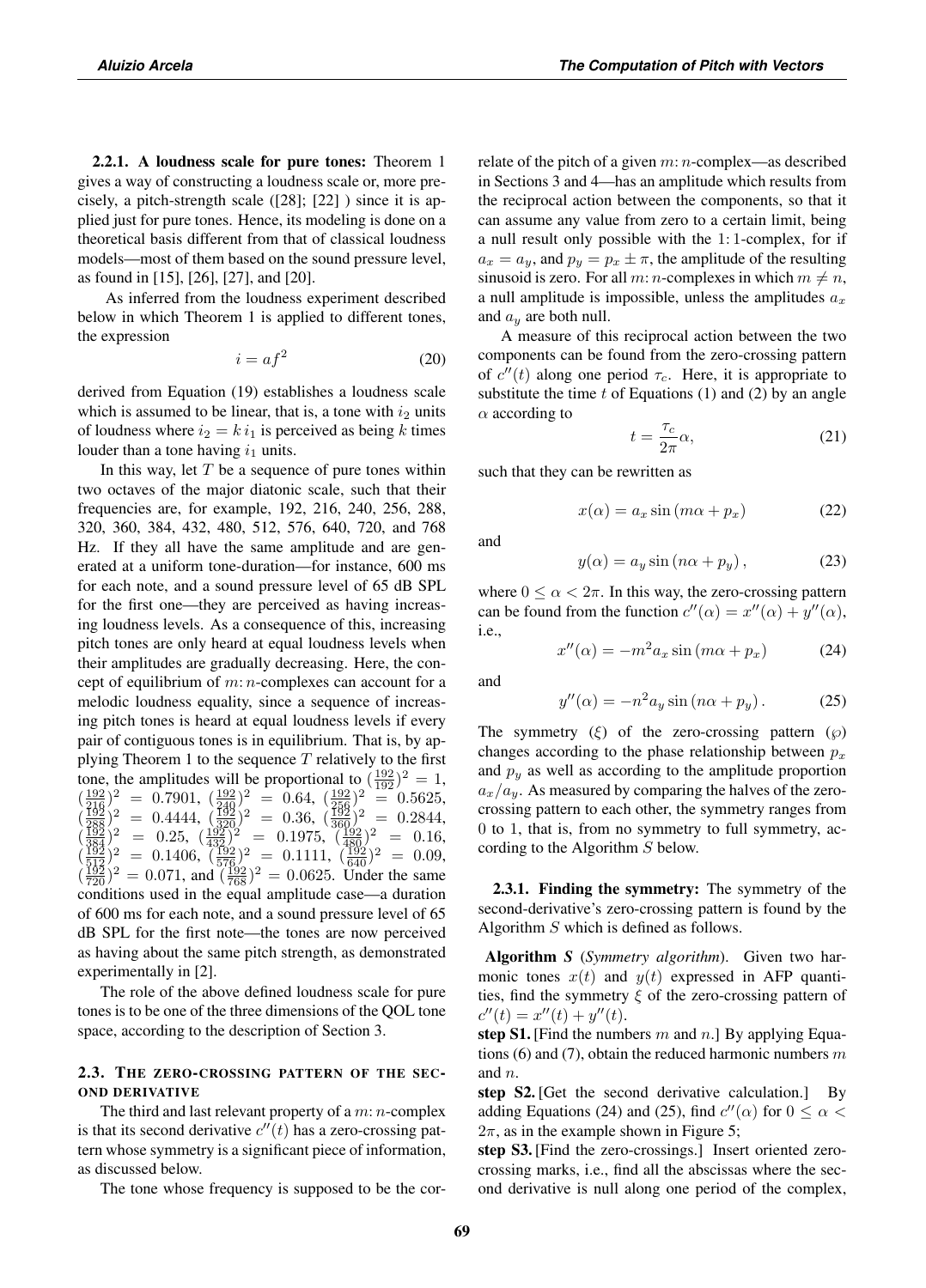

Figure 5. Second derivative plot along one period  $\tau_c$  of a 4: 5-complex tone at an amplitude proportion  $a_x/a_y = 1.5625$  and phases  $[p_x]=0$ ° and  $[p_y]=216$ °. This second derivative waveform is drawn at a 1: 40 amplitude scale in relation to the corresponding complex's waveform.

as in the example of Figure 6. If the zero-crossing refers to a negative-to-positive crossing, i.e., if the third derivative is positive at the zero-crossing's abscissa  $\alpha_i$ , that is, if  $c'''(\alpha_i) > 0$ , insert an upward arrow, otherwise insert a downward one;



Figure 6. Placement of marks in the zero-crossing angles so as to be oriented according to the curve inclination at these positions.

step S4. [Construct a Boolean pattern.] From the zerocrossing marks, build a Boolean pattern  $\varphi(\alpha)$  with dark rectangles for representing negative values (*false*) of the second derivative, and light rectangles for representing positive values (*true*), as shown in Figure 7;



Figure 7. Building of a Boolean zero-crossing pattern from the marks by using dark and light rectangles. A dark rectangle represents a second derivative waveform segment with up concavity, while a light one represents a down concavity segment.

step S5. [Extract the half-patterns.] Extract two sections of the pattern  $\wp(\alpha)$ , as shown in the example of Figure 8. For the first one, just take the left half of the pattern  $\wp(\alpha)$ , i.e., the sub-pattern  $\varphi_L(\alpha)$  extending from 0 to  $\pi$  radians, that is,

$$
\wp_L(\alpha) = \mathrm{sub}[\wp(\alpha), 0, \pi],\tag{26}
$$

where  $\text{sub}(\wp(\alpha), \alpha_1, \alpha_2)$  gives the subpattern of  $\wp(\alpha)$  extending from  $\alpha_1$  to  $\alpha_2$ . For the second one, take the mirror image  $\wp_{IR}(\alpha)$  of the right-half of  $\wp(\alpha)$  as detailed in Figure 8, that is,

$$
\wp_{IR}(\alpha) = \text{inv}\{\text{sub}[\wp(\alpha), \pi, 2\pi]\},\tag{27}
$$

which gives the inversion of the right half-pattern of  $\wp(\alpha)$ . That is, every angular position  $\alpha$  in  $\wp(\alpha)$  where  $\pi \leq \alpha \leq$  $2\pi$  becomes  $2\pi - \alpha$ .



Figure 8. Sectioning of the Boolean zero-crossing pattern  $\wp(\alpha)$  into two halves. In order to be compared with the left-half pattern, the right-half one is inverted by a  $180^\circ$  rotation around a vertical axis passing at  $3\pi/2$  rd so that its mirror image is obtained.

step S6. [Take the exclusive-or of the halves.] Find the symmetry measuring pattern  $\chi(\alpha)$  given by the Boolean exclusive-or operation of the patterns  $\wp_L(\alpha)$  and  $\wp_{IR}(\alpha)$ , as in the example shown in Figure 9, i.e.,

$$
\chi(\alpha) = \wp_L(\alpha) \oplus \wp_{IR}(\alpha). \tag{28}
$$

step S7. [Calculate the symmetry.] Finally, take the average value  $\xi$  of  $\chi(\alpha)$ , i.e.,

$$
\xi = \frac{1}{\pi} \sum_{j=0}^{J-1} \mathbf{w}[\chi(\alpha), j],
$$
 (29)

where  $w[\chi(\alpha), j]$  is the angular width of the j-th dark rectangle of the pattern  $\chi(\alpha)$ ; and J is the number of dark rectangles. This ends the symmetry algorithm.



Figure 9. Calculation of the symmetry  $\xi$  of the pattern  $\varphi(\alpha)$  from the average value of the symmetry-measuring pattern  $\chi(\alpha)$  which is found after the Boolean exclusive-or operation between of the two half-patterns  $\wp_L(\alpha)$  and  $\wp_{IR}(\alpha)$  is taken.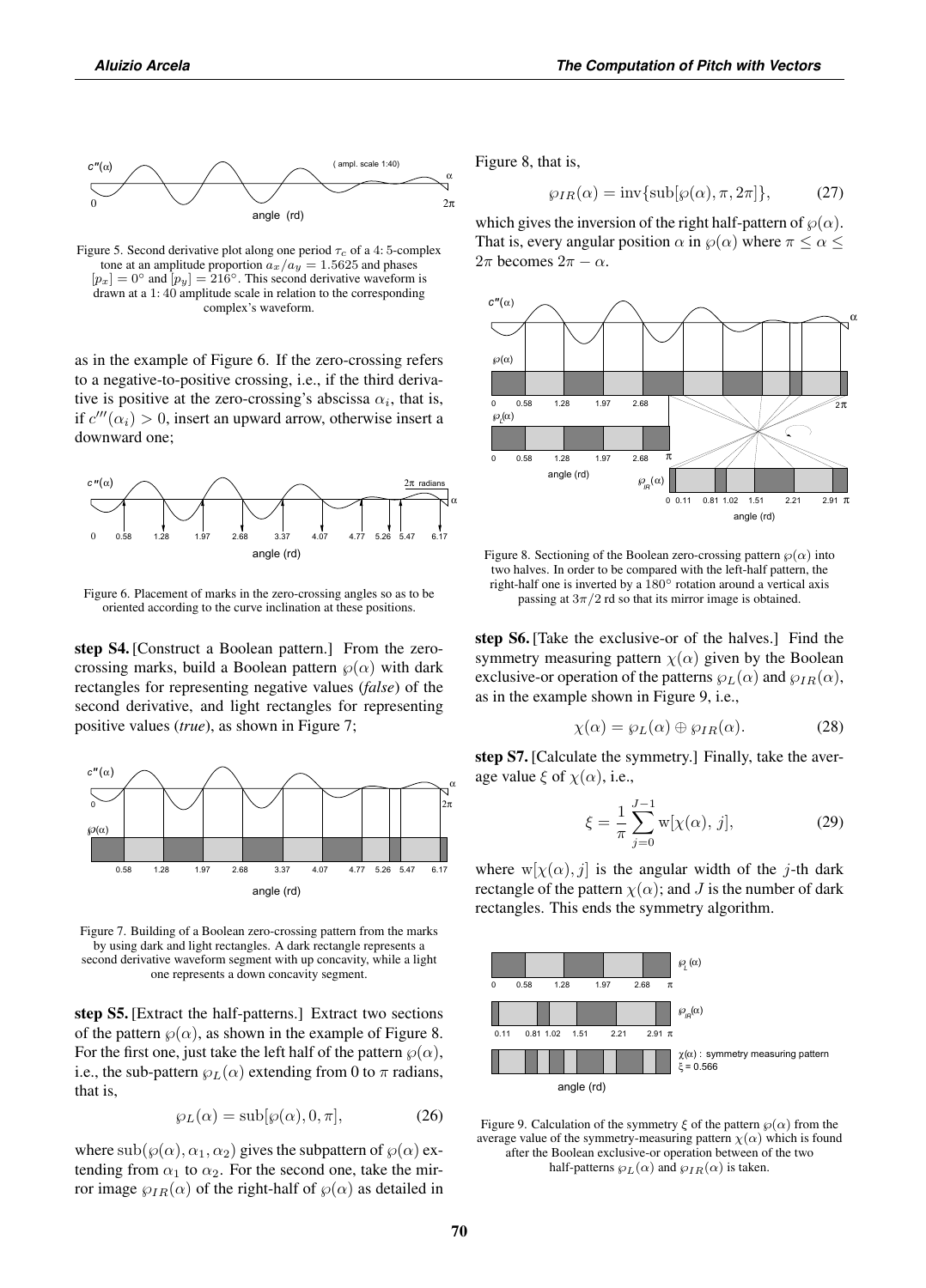

Figure 10. Zero-crossing patterns defined in the second derivative  $c''(t)$  of a 1: 1-complex having equal-amplitude components for different phase relationships. (a) The full symmetry  $(\xi = 1)$  gives the greatest resulting amplitude. This occurs when the phases are such that  $[p_x]=[p_y] = 90°$ . (b) With phases  $[p_x] = 90°$ ,  $[p_y] = 123°$ , the resulting amplitude is smaller as a consequence of a smaller symmetry  $(\xi = 0.816)$ . (c) With phases  $[p_x] = 90^\circ$ ,  $[p_y] = 198^\circ$ , the resulting amplitude is still smaller, due to a still smaller symmetry ( $\xi = 0.399$ ). (d) A null symmetry  $(\xi = 0)$  gives a null resulting amplitude.

2.3.2. The symmetry in the 1: 1-complex : The zerovalued symmetry only occurs in the 1: 1-complex. Although in perceptual terms a 1: 1-complex is considered more as a single tone than as a complex, it plays a basic role in theoretical terms, not only for revealing how the symmetry of the zero-crossing pattern of  $c''(t)$  affects the resulting loudness, but also for being a kind of unity element of the class of  $m: n$ -complexes. Figure 10 shows the relationship between the pattern symmetry and the amplitude of the resultant sinusoid in a 1: 1-complex.

# 3. VECTOR REPRESENTATION OF **TONES**

The addition of two pure tones according to Equation (3) results in a different entity because a complex has properties not present in pure tones. However, as mentioned in Section 1, it is hypothesized that a computable pure tone exists whose frequency corresponds to the pitch of the complex. This hypothesis leads to the consideration of a mathematical model whose addition operation when applied to a pair of sinusoidal tones just yields a single sinusoidal tone, instead of a superposition of sinusoidal functions, so that the pitch problem can be formalized in this way. For this purpose, it is first necessary to arrange the tones in a three-dimensional mathematical space.

#### 3.1. THE QOL SPACE

One way of organizing spatially the tones is through the rectangular QOL space shown in Figure 11 where tones are arranged in *p*ages. More specifically, QOL is a space of tones having three dimensions, namely quotient, distance in octaves, and loudness, where all the tones belonging to a same page have the same quotient.



Figure 11. Rectangular QOL organization of tones into pages, each of them corresponding to a different quotient in the range  $1 \leq q \leq 2$ . Each page is a Cartesian coordinate system of distance in octaves versus loudness, that is, a rectangle where all tones having the same quotient are located. (Color online at http://www.cic.unb.br/docentes/arcela/cpv/f11.eps )

3.1.1. Building QOL from AFP: In order to set proper limits to the quantities involved in the AFP representation of Equations (1) and (2), it is assumed a linear working of the auditory system, where the frequencies can have any value in the range of  $N$  octaves, i.e., from  $f_{min}$  to  $2^N f_{min}$  (for theoretical purposes, N is assumed to be ten); the amplitudes can assume any value between zero and the limit given by Equation (35); and the phases, any value in the range from 0 to 360°. For each  $\langle a, f, p \rangle$ triple, that is, for each tone with amplitude  $a$ , frequency f, and phase p, there is a corresponding  $\langle q, o, l \rangle$  triple in QOL, and vice versa, so that there is a bijective transformation between AFP and QOL spaces.

The *quotient* (q) is a frequency ratio within an octave, i.e.,  $1 \leq q < 2$ . Specifically, the quotient of a tone is the ratio between its frequency  $f$  and the value obtained by shifting the lower limit pitch  $f_{min}$  by the number of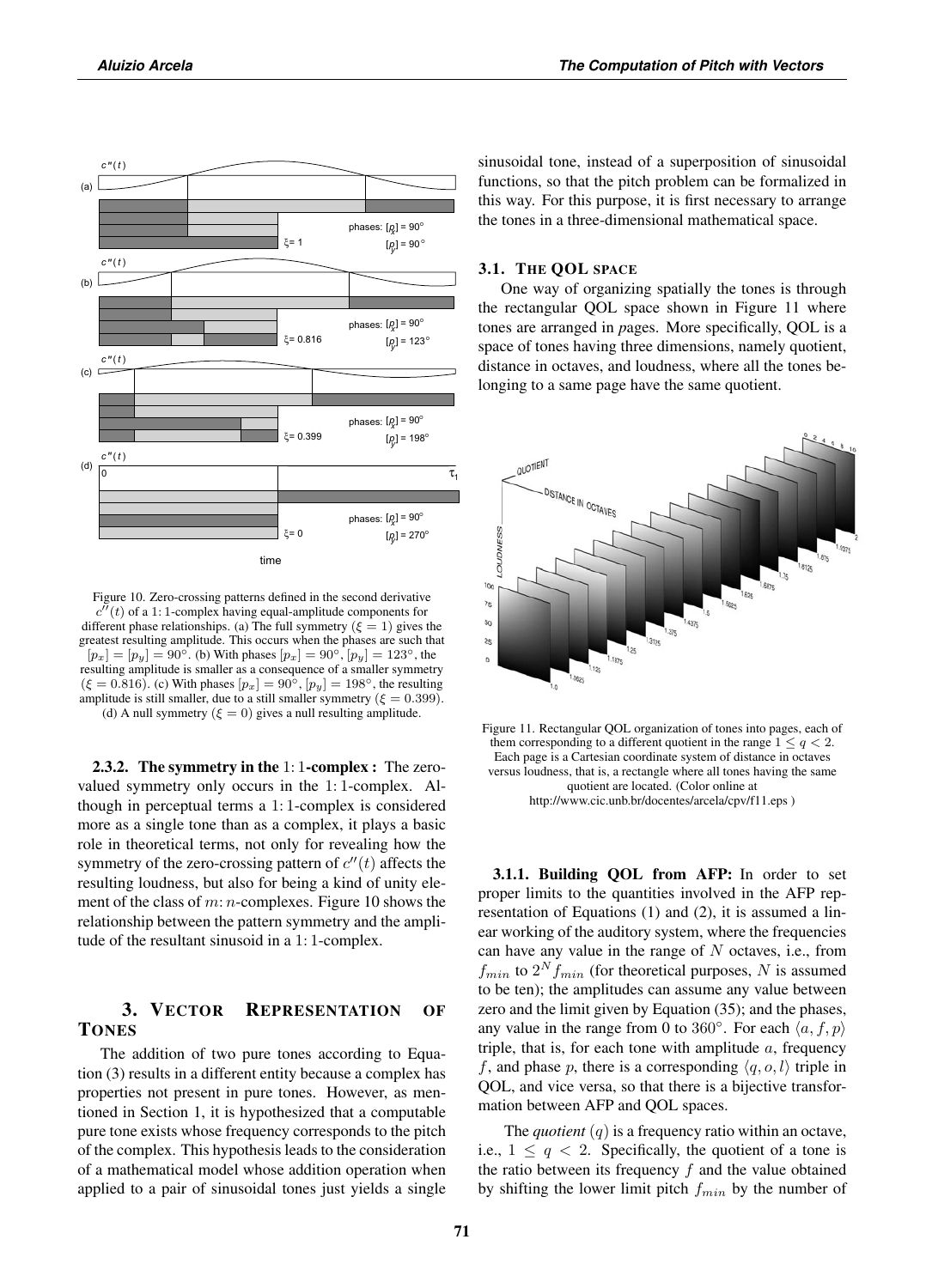octaves  $\nu$  existing between  $f_{min}$  and f, i.e.,

$$
q = \frac{f}{2^{\nu} f_{min}},\tag{30}
$$

where  $\nu$  is given by

$$
\nu = \text{int}\left[\log_2\left(\frac{f}{f_{min}}\right)\right].\tag{31}
$$

The term "quotient" as employed here has a meaning similar to that of "tone chroma" [4] in that both refer to the tone position within an octave. For example, notes having the same name also have the same chroma as well as the same quotient, regardless of the octave in which they are located. In color theory, however, the term "chroma", which was introduced by Munsell [14], has a meaning that could result in a conflicting terminology if both tone and color spaces are used together, as occurs in the present study. In view of this, the term "chroma" is avoided.

The *distance in octaves* (o) of a tone is a quantity given by the number of octaves separating  $f$  from  $f_{min}$ plus a fractional part due to the phase  $p$ . Therefore, it lies in the range  $0 \leq o < 10$ . This definition of distance in octaves may be illustrated by means of the helix of pitch [23] shown in Figure 12, where the integer part is given by the number of turns from  $f_{min}$  to f, since each turn of the helix counts as one octave. In Figure  $12(a)$ , the helix is at the normal angular position, that is, its lower end is at zero radian. A tone in the normal helix is assumed to have a null phase. Starting at  $f_{min}$  and going up to the higher frequencies, the helix intersects a certain horizontal circle (a cross section of the helix's circumscribed cylinder) defining the position of frequency f at a point  $p_0$ . If the tone has a non-null phase  $p$ , as indicated in the same horizontal circle, the whole helix must be rotated by p radians so as to reach that circle exactly at point  $p$ , as shown in Figure 12(b). In summary, the number of octaves  $\nu$  gives the integer part of the distance in octaves, while the decimal part is given by the quotient between the phase and the maximum possible rotation in the helix, i.e.,

$$
o = \nu + \frac{p}{2\pi} \,. \tag{32}
$$

The concept of distance in octaves is thus like that of "tone height" found in [4]. However, since the phase is included, the distance in octaves is based on a continuous scale, instead of a discrete one.

Finally, the *loudness* dimension (l) is built in accordance with the definition presented in Section 2.2.1. In order to be included as one of the dimensions of the QOL tone space, the loudness must be rescaled to the range 0-100 loudness units. Therefore, it follows from Equation (20) that

$$
l = 100 \left( \frac{af^2}{i_{max}} \right),\tag{33}
$$

where  $i_{max}$  is the upper limit of the loudness scale, that is, a value above which the auditory system loses linearity. It is given by

$$
i_{max} = a_{max} f_{min}^2,\tag{34}
$$

where  $f_{min}$  is the frequency corresponding to the lower limit of pitch discrimination, and  $a_{max}$  is the largest amplitude which is supported by the auditory system under linearity conditions at  $f_{min}$ . If the equilibrium theorem is taken along the whole audible frequency range relatively to Equation  $(34)$ , the corresponding amplitude  $(a)$ at a given frequency  $(f)$  is such that

$$
a \le \frac{i_{max}}{f^2}.\tag{35}
$$

The loudness unit—or *lut* for short—for the scale *l* defined in Equation (33) is derived from the assumption that a tone with frequency  $f_{min}$  and amplitude  $a_{max}$  has a loudness of 100 luts. That is to say, at five octaves above  $f_{min}$ , for example, a tone with 100 luts of loudness has an amplitude equals to  $(1/1024)a_{max}$ .



Figure 12. A geometric interpretation of distance in octaves by means of the helix of pitch. (a) The whole number of turns separating the lower limit of pitch  $f_{min}$  from the frequency f of the tone. (b) The inclusion of phase in the helix of pitch is such that its effect is to rotate the whole helix by an angle corresponding to its magnitude.

#### 3.2. THE QOL TO RGB TRANSFORMATION

The addition of two tones seems to be not obvious in QOL because it does not constitute a vector space. In other words, two QOL tones  $\langle q_1, o_1, l_1 \rangle$  and  $\langle q_2, o_2, l_2 \rangle$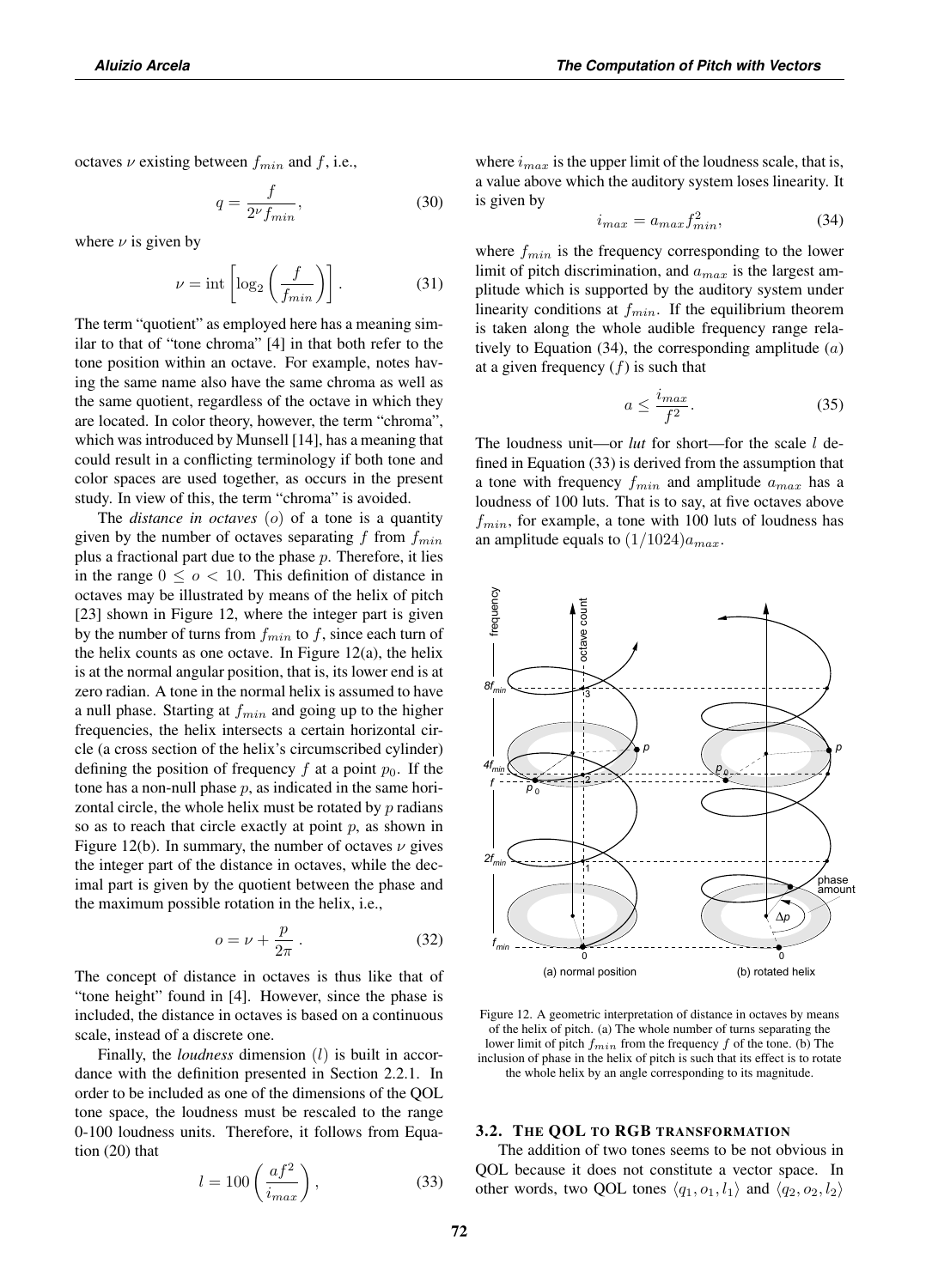cannot be mathematically combined from a coordinateby-coordinate addition, for example. However, the QOL space can be mapped onto the RGB color space—where the addition operation can be carried out—if, as a first step, its rectangular organization is converted to a cylindrical one. That is, by transforming the quotient  $q$ , which lies in the range  $1 \leq q \leq 2$ , into an angle lying in the range  $0 - 360^\circ$ , a cylinder of pages is defined according to Figure 13 as having the same organization as that of the HSV color space. More specifically, by conveniently positioning, scaling, and orienting the RGB cube relatively to the QOL cylinder, a correspondence is established between quotient and hue, distance in octaves and saturation, and loudness and value. Here the cylinder's axis coincides with the achromatic diagonal KW of the cube, which is aligned with the vertical direction; the radius of the cylinder's base is equal to the projection of the vector  $Y = R + G$  on the horizontal plane; and the *red page* (the QOL page defined by  $q = 1$ ) contains the edge KR of the cube. Although the angular spacing of QOL pages is continuous, only a discrete set of pages is shown in order to render the inner side of the volume visible.

The QOL to RGB transformation requires a mapping of every page of the cylinder into a corresponding vertical triangle enclosed in the RGB cube, referred to here as *sail*, which is defined by the points K, W, and the intersection point of the corresponding QOL page and one of the edges RY, YG, GC, CB, BM, or MR, of the cube, as shown in Figure 14. That is, each tone of a given QOL page is mapped into a vector of the corresponding RGB sail. This can be done by taking advantage of the analogy between QOL and HSV, so that a QOL to HSV transformation must be carried out first.

3.2.1. The QOL to HSV transformation: As the geometries of QOL and HSV spaces are coincident, the conversion of a  $\langle q, o, l \rangle$  tone to a  $\langle h, s, v \rangle$  color is according to

$$
h = 360 (q - 1), \t(36)
$$

$$
s = \frac{o}{10},\tag{37}
$$

and

$$
v = \frac{l}{100}.\tag{38}
$$

Therefore, the ranges are  $0 \le h < 360^{\circ}$ ,  $0 \le s \le 1$ , and  $0 \leq v \leq 1$ .

3.2.2. The HSV to RGB transformation: A pair of algorithms allowing forward and inverse transformations between HSV and RGB color spaces was introduced by Smith [24]. Such algorithms are based on the "hexcone" representation of the HSV space which is equivalent to the cylindrical one. In this way, let  $\Gamma(\langle h, s, v \rangle, k)$  be the



Figure 13. RGB-cube positioning, scaling, and orienting inside the QOL cylinder in a way that its achromatic diagonal coincides with the vertical axis of the cylinder. The vertex R of the cube is positioned on the surface of the cylinder in the same plane as the cylinder  $[0^\circ]$ -page (the red-page, i.e., where  $q = 1$ ). In this way, the vertex G is positioned on the  $[120^\circ]$ -page, where  $q = 4/3$ ; and the vertex B is positioned on the [240°]-page, where  $q = 5/3$ . Although the cylinder is shown with a finite number of pages, the angular spacing is continuous, so that to any quotient between 1 and 2 there is a corresponding page. (Color online at http://www.cic.unb.br/docentes/arcela/cpv/f13.eps)

Smith's HSV to RGB algorithm, where each one of the coordinates  $r$ ,  $g$ , and  $b$  is indexed by  $k$ . That is,

$$
r = \Gamma(\langle h, s, v \rangle, 0), \tag{39}
$$

$$
g = \Gamma(\langle h, s, v \rangle, 1), \tag{40}
$$

and

$$
b = \Gamma(\langle h, s, v \rangle, 2). \tag{41}
$$

The convention adopted here in relation to these algorithms is that found in [30] where the hue is taken in degrees, that is, from 0 to  $360^\circ$ , instead of 0 to 1.

3.2.3. Color interpretation of music: A related matter, although not properly belonging to this paper's main subject, refers to applications of the above described toneto-color transformation in visual translation of music. More generally, it refers to any composition that has a visual counterpart the colors of which are calculated by applying the method described in Section 3 to the existing notes. Some of these applications can be accessed at http://www.cic.unb.br/docentes/arcela/colormusic/.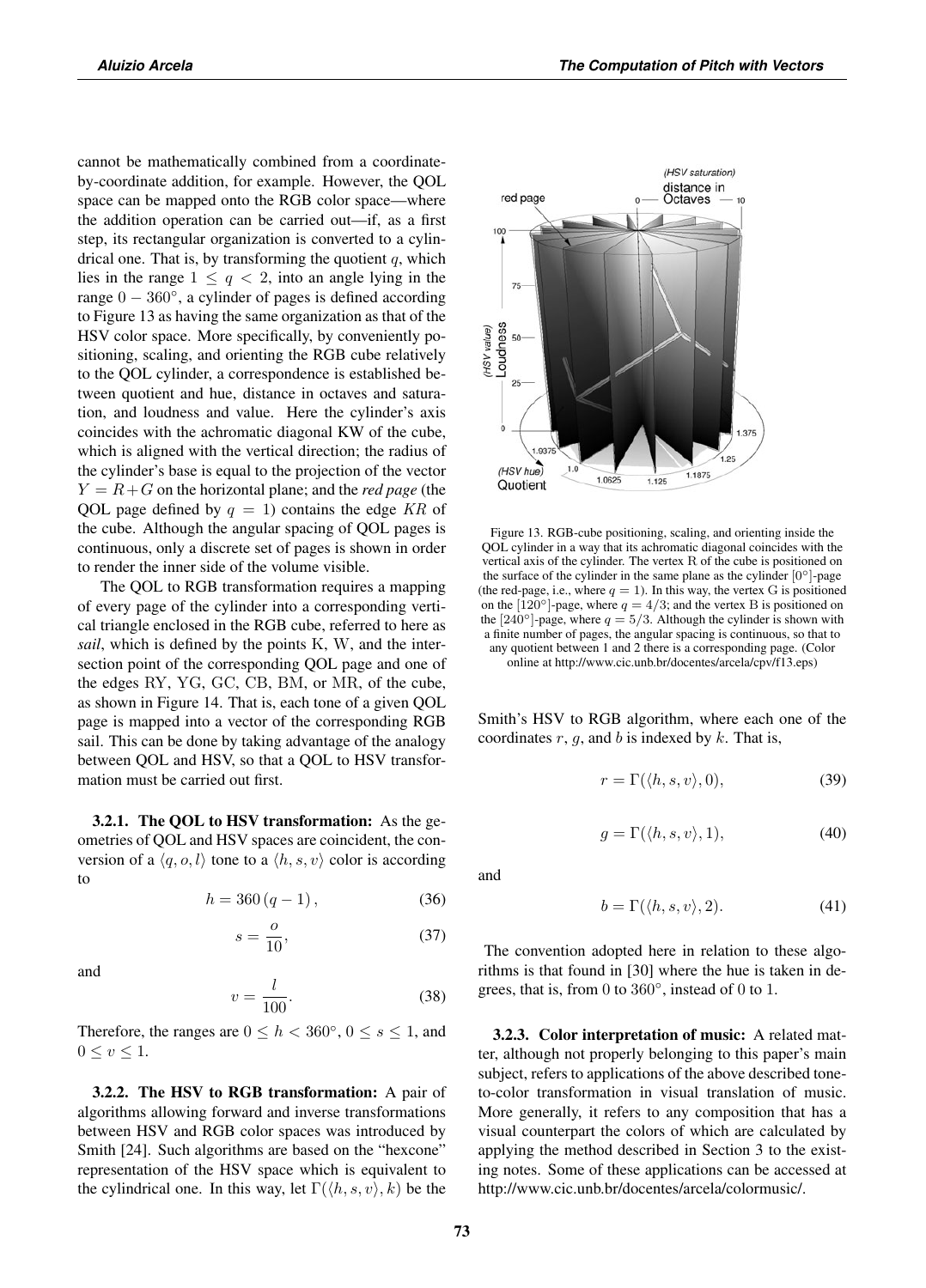

Figure 14. (a) RGB cube with its achromatic diagonal (defined by the vertices K and W, which correspond respectively to the colors black and white) aligned with the vertical direction. Indication of the vertices R, G, B, C, M, and Y which correspond respectively to the colors red, green, blue, cyan, magenta, and yellow. (b) Illustration of some sails as the result of the transformation of some QOL pages into RGB. The red sail contains the vertex R. (Color online at http://www.cic.unb.br/docentes/arcela/cpv/f14.eps)

# 4. THE VECTOR ADDITION TONE

The purpose of applying the mathematical equivalence between a tone space and a color space in the computation of the pitch of a given complex is that it becomes possible to find a single tone as the final result of adding vectorially the respective component tones. Naturally, this is done in analogy with the addition—or mixing of colors in the RGB cube, which is an operation that necessarilly results in a single vector, since regardless of the number of colors being mixed together, a single color must be produced at the end of the mixing procedure. In other words, the approach to compute pitch which is presented here could not be proposed if the addition of tones were done by means of common algebraic addition of sine functions.

Therefore, the methods introduced in Section 3 for representing tones as vectors are now combined so as to compute pure tones having supposedly pitch equivalence with harmonic complexes. The basic operation is the vector addition of a pair of tones, which is carried out by Algorithm A as described below. For complexes with more than two components, the computation is carried out by Algorithm M, which is described in Section 4.2. Multitone complexes are broken into several temporary  $m: n$ complexes, so as to be resolved by successive applications of Algorithm A, each of them producing a vector addition tone referred to as a temporary component.

## 4.1. THE VECTOR ADDITION OF TWO TONES

The computation of the vector addition tone for a m: *n*-complex requires a sequence of three basic operations, namely *down-transposition*, *vector composition*, and *up-transposition* which are respectively carried out by the algorithms  $D, C$ , and  $U$  described below.

4.1.1. Down transposition: The need for this operation is due to the nature of the angular representation of tones in the QOL space, for the transformation given by Equation (36) which maps quotients into hues is not linear. For instance, if the lower component of a 2: 3 complex is such that  $f_x/f_{min}$  is a power of two, so that the lower and upper quotients are respectively  $q_x = 1$ and  $q_y = 1.5$ , the QOL page of  $f_x$  is the same as that of  $f_{min}$ . Hence, according to Equation (36), the angular difference between the HSV page of the upper component  $y(t)$  and that of the lower component  $x(t)$  is 180 $\degree$ , for  $h_y = 360(1.5 - 1) = 180^\circ$  and  $h_x = 360(1 - 1) = 0^\circ$ , so that  $\Delta h = 180^\circ$ . This means that the resulting vector will be found on one of the two pages since they are in the same plane (Section 5.2). Now, when  $f_x/f_{min}$  is not a power of two, the angular difference is not 180◦, as can be seen with a 2:3-complex having  $q_x = 1.25$ . In this case, the quotient of the upper component is  $q_y =$  $1.25(3/2) = 1.875$ , so that  $h_y = 360(1.875-1) = 315^\circ$ , and  $h_x = 360(1.25 - 1) = 90^\circ$ , i.e.,  $\Delta h = 225^\circ$ , and not 180 $\degree$  as in the first case. Therefore, in order to have a vector composition as a homogeneous operation with respect to the frequency ratio  $m: n$ , and whose result does not depend on the value set to  $f_{min}$ , the down transposition is a required operation.

After the down-transposition operation, both lower and upper components will have their parameters changed in a particular way. More specifically,  $x(t)$  becomes  $\bar{x}(t)$ by first dividing its frequency  $f_x$  by its quotient  $q_x$ , so that  $\bar{x}(t)$  will be a component having a unitary quotient, that is,  $q_{\bar{x}} = 1$ , while  $y(t)$  becomes  $\bar{y}(t)$ , a component which is lowered by the same factor  $q_x$ , so that the frequency ratio  $m: n$  is held. Next, the amplitudes are increased in the proportion given by the equilibrium theorem so as to preserve the loudness of both components. Finally, the phases are transformed in such a way that the transposed lower component  $\bar{x}(t)$  has its phase set to  $\pi/2$  rd, while the phase of the transposed upper component  $\bar{y}(t)$  is set to a value at which the waveform of  $\bar{x}(t)+\bar{y}(t)$  assumes in a different time scale—the same shape as that of the waveform of  $x(t) + y(t)$ , as shown in Figure 15. The purpose of this phase transformation is to have a reference for measuring the waveform's symmetry with Algorithm S (Section 2.3.1), since a  $m: n$ -complex whose components are both in cosine phase is symmetrical.

As a result of the down transposition, which is formalized below by Algorithm  $D$ , the sail of the lower tone becomes coincident with that of  $f_{min}$ , i.e., the  $|q = 1|$ sail (or red sail), as shown in Figure 16.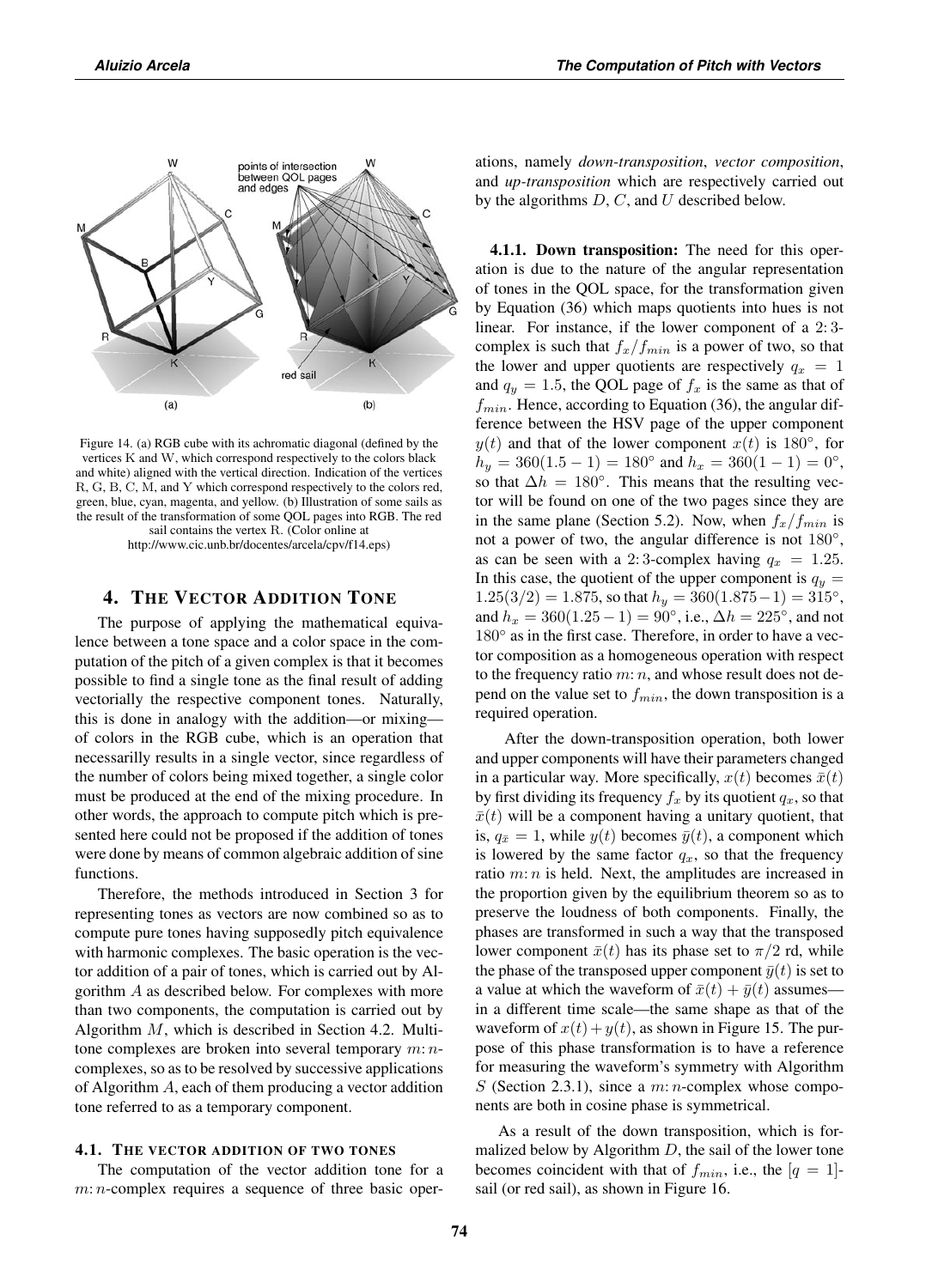Algorithm *D* (*Down transposition algorithm*). Given a  $m: n$ -complex whose lower and upper components are, respectively,  $[x]_{AFP} = \langle a_x, f_x, p_x \rangle$  and  $[y]_{AFP} =$  $\langle a_u, f_u, p_u \rangle$ , find the transposed components  $[\bar{x}]_{AFP} =$  $\langle a_{\bar{x}}, f_{\bar{x}}, p_{\bar{x}} \rangle$  and  $[\bar{y}]_{AFP} = \langle a_{\bar{y}}, f_{\bar{y}}, p_{\bar{y}} \rangle$ .

step D1. [Find the quotient of the lower component.] Use Equations (30) and (31) to find  $q_x$ .

step D2. [Down-transpose the lower component.] Find the frequency  $f_{\bar{x}}$  of the down-transposed lower component  $\bar{x}(t)$  by dividing  $f_x$  by the quotient  $q_x$ , that is,

$$
f_{\bar{x}} = \frac{f_x}{q_x}.\tag{42}
$$

Then, find the amplitude  $a_{\bar{x}}$  by considering that the transposed component  $\bar{x}(t)$  must have the same loudness as  $\bar{x}(t)$ . That is, by applying Theorem 1,

$$
a_{\bar{x}} = a_x \left(\frac{f_x}{f_{\bar{x}}}\right)^2.
$$
 (43)

Now set the phase  $p_{\bar{x}}$  to  $\pi/2$ . That is,

$$
p_{\bar{x}} = \frac{\pi}{2}.\tag{44}
$$

step D3. [Down-transpose the upper component.] Find the down-transposed upper component  $\bar{y}(t)$  according to

$$
f_{\bar{y}} = \frac{f_y}{q_x},\tag{45}
$$

$$
a_{\bar{y}} = \frac{l_y}{f_{\bar{y}}^2},\tag{46}
$$

and

$$
p_{\bar{y}} = p_y - \left(\frac{n}{m}\right) p_{\bar{x}},\tag{47}
$$

where the relationship between  $p_{\bar{x}}$  and  $p_{\bar{y}}$  is the same as that of  $p_x$  and  $p_y$ .

4.1.2. Vector composition: This operation is applied to the transposed components  $\bar{x}(t)$  and  $\bar{y}(t)$ . After obtaining the symmetry  $\xi$  of the zero-crossing pattern of the second derivative of the transposed complex  $\bar{c}(t)$  =  $\bar{x}(t)+\bar{y}(t)$ , which is the same as that of the untransposed complex  $c(t)$ , it finds the vector composition of the two transposed tones as a vector addition under a magnitude coefficient  $\xi$  as described below.

Algorithm *C* (*Vector composition algorithm*). Given the transposed tones  $\bar{x}(t)$  and  $\bar{y}(t)$ , find their vector composition  $[\bar{u}]_{RGB}$ .

step C1. [Convert to QOL.] Convert the transposed components  $[\bar{x}]_{AFP} = \langle a_{\bar{x}}, f_{\bar{x}}, p_{\bar{x}} \rangle$  and  $[\bar{y}]_{AFP}$  $\langle a_{\bar{y}}, f_{\bar{y}}, p_{\bar{y}} \rangle$  into QOL by using Equations (30)–(33).

step C2. [Convert to HSV.] Convert the transposed components  $[\bar{x}]_{QOL} = \langle q_{\bar{x}}, o_{\bar{x}}, l_{\bar{x}} \rangle$  and  $[\bar{y}]_{QOL} = \langle q_{\bar{y}}, o_{\bar{y}}, l_{\bar{y}} \rangle$ into HSV by using Equations (36)–(38).

step C3. [Convert to RGB.] Convert the transposed components  $[\bar{x}]_{HSV} = \langle h_{\bar{x}}, s_{\bar{x}}, v_{\bar{x}} \rangle$  and  $[\bar{y}]_{HSV}$  =  $\langle h_{\bar{y}}, s_{\bar{y}}, v_{\bar{y}} \rangle$  into RGB by using Equations (39)–(41).

step C4. [Find the symmetry.] Apply Algorithm  $S$  (symmetry algorithm; Section 2.3.1) to the transposed tones  $\bar{x}(t)$  and  $\bar{y}(t)$  in order to find the symmetry  $\xi$  of the zerocrossing pattern of  $\bar{c}''(t) = \bar{x}''(t) + \bar{y}''(t)$ , i.e.,

$$
\xi = S(\bar{x}, \bar{y}).\tag{48}
$$

step C5. [Add the vectors.] Find the transposed vector composition  $[\bar{u}]_{RGB}$  by using the symmetry  $\xi$  as a scalar multiplier to the vector addition  $[\bar{u}^*]_{RGB} = [\bar{x}]_{RGB} +$  $[\bar{y}]_{RGB}$ . That is,  $[\bar{u}]_{RGB} = \xi [\bar{u}^*]_{RGB}$ , or

$$
r_{\bar{u}} = \xi(r_{\bar{x}} + r_{\bar{y}}),\tag{49}
$$

$$
g_{\bar{u}} = \xi (g_{\bar{x}} + g_{\bar{y}}), \tag{50}
$$

and

$$
b_{\bar{u}} = \xi(b_{\bar{x}} + b_{\bar{y}}). \tag{51}
$$

4.1.3. Up transposition: The up transposition, which is the inverse operation of the down transposition, is applied to the down transposed vector  $[\bar{u}]_{RGB}$  in order to find and place the resulting tone  $u(t)$  in respect to the original untransposed tones  $x(t)$  and  $y(t)$ , as shown in Figure 17. Before the up transposition is effectively applied, the vector  $[\bar{u}]_{RGB}$  is first converted from RGB to HSV, then to QOL, and finally to AFP.

# Algorithm *U* (*Up transposition algorithm*).

Let  $\Gamma^{-1}(\langle r_{\bar{u}}, g_{\bar{u}}, b_{\bar{u}} \rangle, k)$  represent the k-th component  $(0 \leq k \leq 2)$  of the RGB to HSV transformation.

step U1. [Go back to HSV.] Find the components  $h_{\bar{u}}, s_{\bar{u}}$ . and  $v_{\bar{u}}$ , by using

$$
h_{\bar{u}} = \Gamma^{-1}(\langle r_{\bar{u}}, g_{\bar{u}}, b_{\bar{u}} \rangle, 0), \tag{52}
$$

$$
s_{\bar{u}} = \Gamma^{-1}(\langle r_{\bar{u}}, g_{\bar{u}}, b_{\bar{u}} \rangle, 1), \tag{53}
$$

and

and

$$
v_{\bar{u}} = \Gamma^{-1}(\langle r_{\bar{u}}, g_{\bar{u}}, b_{\bar{u}} \rangle, 2). \tag{54}
$$

step U2. [Go back to QOL.] Use Equations  $(55)$ – $(57)$ , which are derived from Equations (36)–(38), to convert the above computed HSV values back to QOL:

$$
q_{\bar{u}} = 1 + \frac{h_{\bar{u}}}{360},\tag{55}
$$

$$
o_{\bar{u}} = 10 s_{\bar{u}},\tag{56}
$$

$$
l_{\bar{u}} = 100 v_{\bar{u}}.\tag{57}
$$

step U3. [Go back to AFP.] Use Equations  $(58)$ – $(60)$ , which are derived from Equations (30)–(33), to convert the resulting tone from QOL to AFP. Find the transposed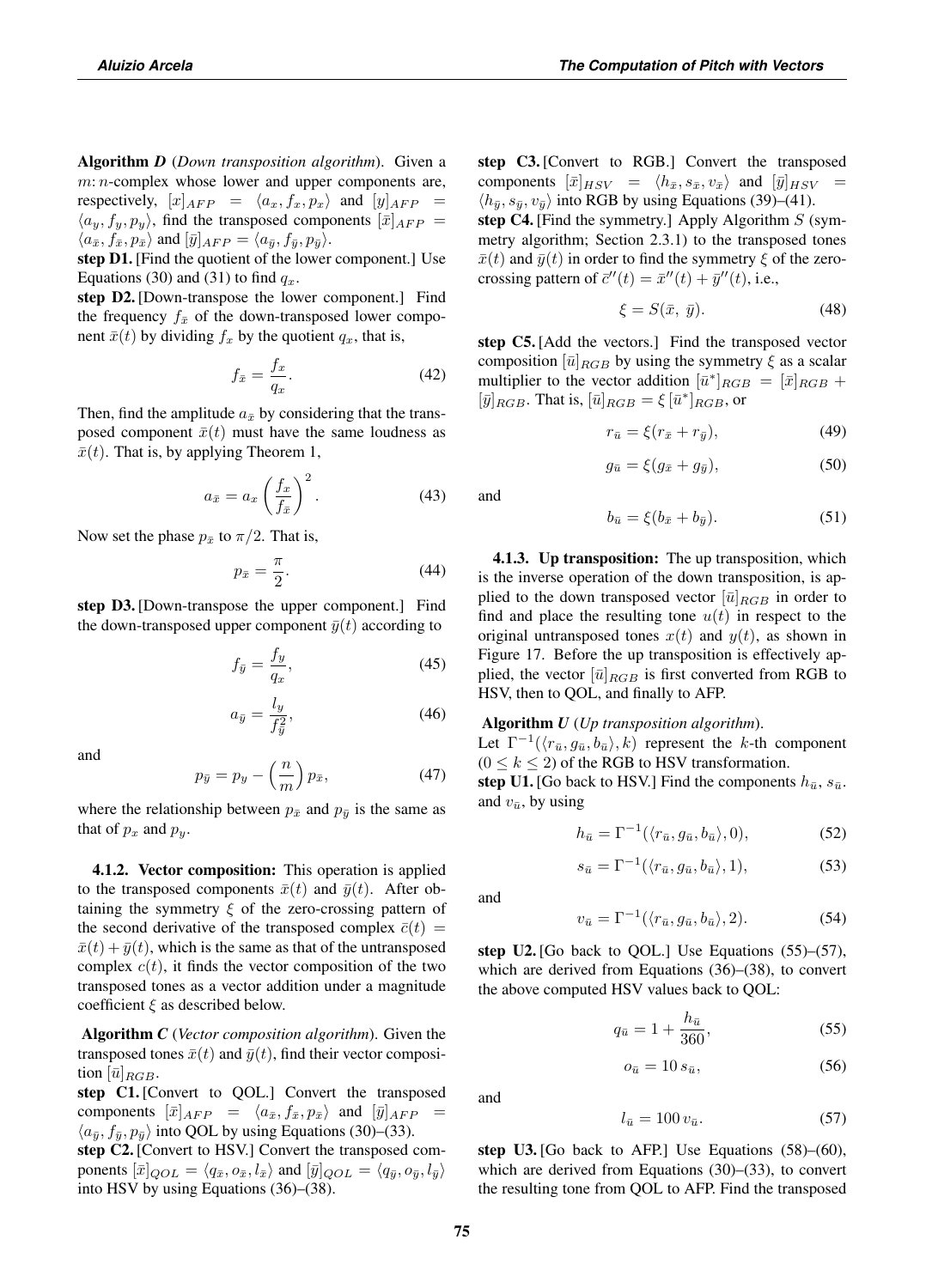vector addition tone  $\bar{u}(t) = a_{\bar{u}} \sin(2\pi f_{\bar{u}}t + p_{\bar{u}})$  by calculating first the frequency  $f_{\bar{u}}$ , then the amplitude  $a_{\bar{u}}$ , and finally the phase  $p_{\bar{u}}$ , that is,

$$
f_{\bar{u}} = q_{\bar{u}} 2^{\text{int}(o_{\bar{u}})} f_{min},\tag{58}
$$

where  $\text{int}(o_{\bar{u}})$  is the integer part of  $o_{\bar{u}}$ . The amplitude  $a_{\bar{u}}$ is then given by

$$
a_{\bar{u}} = \frac{i_{max} l_{\bar{u}}}{100 f_{\bar{u}}^2},\tag{59}
$$

and the phase  $p_{\bar{u}}$  comes from

$$
p_{\bar{u}} = 2\pi \left[ o_{\bar{u}} - \text{int}(o_{\bar{u}}) \right]. \tag{60}
$$

step U4. [Transpose the tone up.] Find the vector addition tone  $[u]_{AFP} = \langle a_u, f_u, p_u \rangle$  by up transposing  $[\bar{u}]_{AFP}$ under the factor  $1/q_x$ . From Equations (45)–(47) used to down transpose the tone  $y(t)$ , the equations for the up transposition of tone  $u(t)$  can be deduced. They are

$$
f_u = q_x f_{\bar{u}},\tag{61}
$$

$$
a_u = a_{\bar{u}} \left(\frac{f_{\bar{u}}}{f_u}\right)^2, \tag{62}
$$

and

$$
p_u = p_{\bar{u}} + (p_x - p_{\bar{x}}) \left(\frac{f_u}{f_x}\right),\tag{63}
$$

where  $f_u$  is the computed pitch.

4.1.4. Grouping the algorithms: At this point, the above described algorithms *D*, *C*, and *U* are combined together so as to define the algorithm *A* for computing the vector addition of two tones, as illustrated in Figure 18.

Algorithm *A* (*Vector addition tone algorithm*) Given the components  $x(t)$  and  $y(t)$  of a m: n-complex, find the vector addition tone  $u(t)$ .

The components  $x(t)$  and  $y(t)$  are expressed in AFP quantities, that is,  $[x]_{AFP} = \langle a_x, f_x, p_x \rangle$  and  $[y]_{AFP} =$  $\langle a_y, f_y, p_y \rangle$ , where the phases are in degrees.

step A1. [Do the down transposition.] Apply Algorithm D to the components  $x(t)$  and  $y(t)$  so as to find the transposed tones  $[\bar{x}]_{AFP} = \langle a_{\bar{x}}, f_{\bar{x}}, p_{\bar{x}} \rangle$  and  $[\bar{y}]_{AFP} =$  $\langle a_{\bar{y}}, f_{\bar{y}}, p_{\bar{y}} \rangle.$ 

step A2. [Do the vector composition.] Apply Algorithm C to  $[\bar{x}]_{AFP}$  and  $[\bar{y}]_{AFP}$  so as to obtain the transposed vector composition  $[\bar{u}]_{RGB} = \langle r_{\bar{u}}, g_{\bar{u}}, b_{\bar{u}} \rangle$ .

step A3. [Do the up transposition.] Apply Algorithm  $U$ to  $[\bar{u}]_{RGB}$  so as to find the vector addition tone  $[u]_{AFP} =$  $\langle a_u, f_u, p_u \rangle$ .



Figure 15. The down transposition of a  $m: n$ -complex. (a) Waveforms of the spectral components  $x(t) = 2 \sin[2\pi (468)t]$  and  $y(t) = 1.3 \sin[2\pi (585)t + 216(\pi/180)]$ . (b) The corresponding 4:5-complex, that is,  $c(t) = x(t) + y(t)$ . (c) The transposed components  $\bar{x}(t)$  and  $\bar{y}(t)$ . (d) The transposed complex has a period 1.22 (the approximate value of  $q_x$ ) times greater than that of the untransposed complex and, while it is phase shifted, its waveform has the same shape as the untransposed complex. (Color online at http://www.cic.unb.br/docentes/arcela/cpv/f15.eps)

time (ms)

#### 4.2. COMPLEXES HAVING MORE THAN TWO TONES

For complexes having more than two components, the vector addition tone is found by extending the application of Algorithm A to all the components of the complex. More specifically, the first two vector tones are added together, the sum of which is added to the third component vector, and so on.

Algorithm *M* (*Vector addition tone algorithm for harmonic complexes having more than two tones*). Let  $\mathcal{C}(t) = \{z_0, z_1, \ldots, z_{k-1}\}\$  be a complex having k harmonic components. Find the vector addition tone  $u(t)$ by sequentially applying Algorithm A to pairs of tones as follows:

step M1. [Add up the first two spectral components.] Find the first temporary component  $u_1(t)$  for the vector addition tone by applying Algorithm A to the first two spectral components, that is,

$$
u_1(t) = A(z_0, z_1). \tag{64}
$$

step M2. [Add up the remainder components.] Compute each iteration of the following operation sequence

$$
u_j(t) = A(u_{j-1}, z_j); \text{ for } 2 \le j < k,\tag{65}
$$

as a subsequent temporary component  $u_i(t)$  for  $u(t)$ . The last iteration of the operation sequence of Equation (65)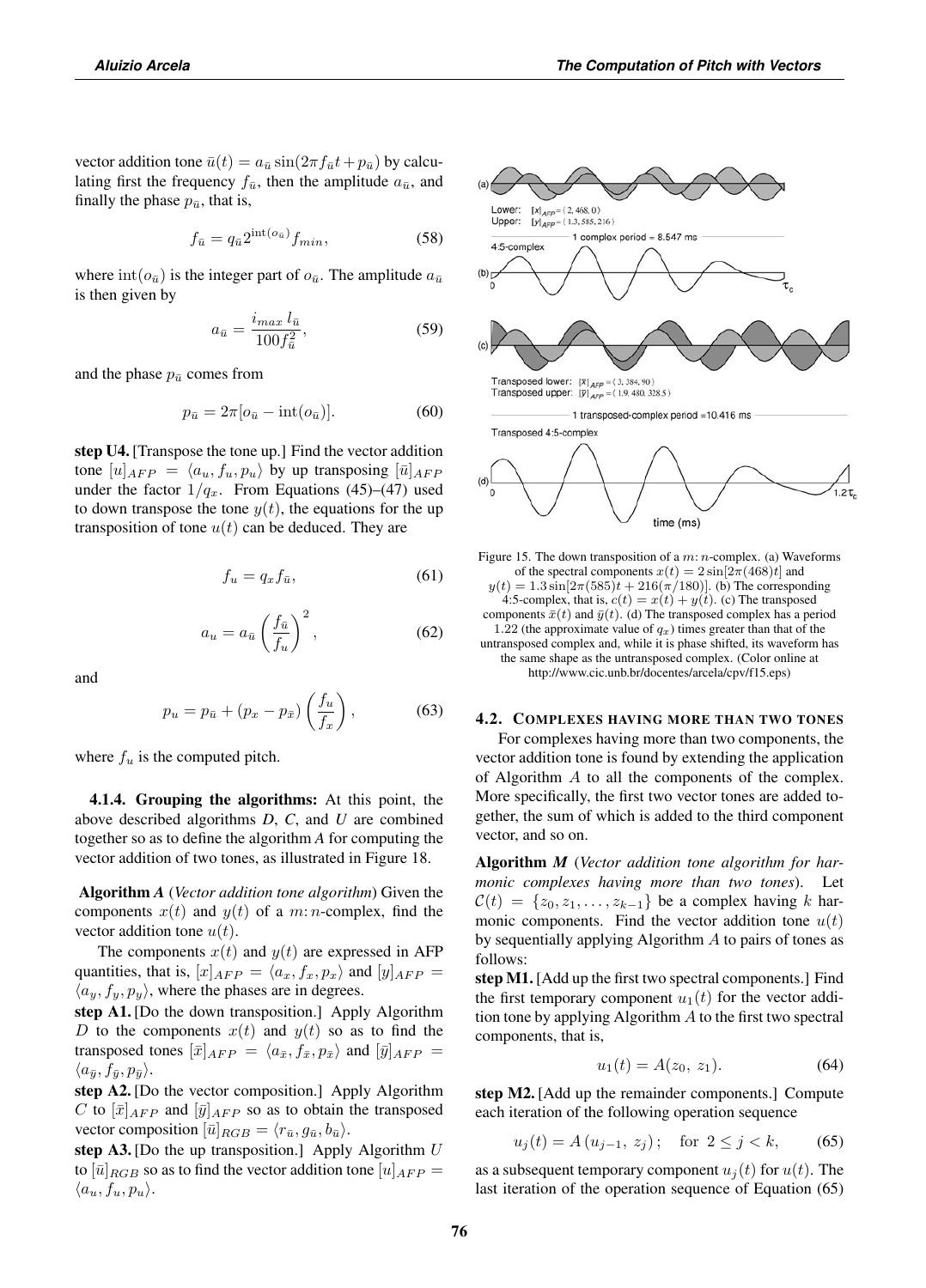

Figure 16. A pair of tones inside the RGB cube. (a) The vector representation for the tones  $x(t) = 2 \sin[2\pi (468)t]$  and  $y(t) = 1.3 \sin[2\pi(585)t + 216(\pi/180)]$ . (b) The sails for  $x(t)$  on the right and for  $y(t)$  on the left. (c) The vector representation for the transposed tones  $\bar{x}(t)$  and  $\bar{y}(t)$ . (d) The sails for  $\bar{x}(t)$  and for  $\bar{y}(t)$ . (Color online at http://www.cic.unb.br/docentes/arcela/cpv/f16.eps)

gives the resulting vector addition tone of the complex  $\mathcal{C}(t)$ , i.e.,

$$
u(t) = u_{k-1}(t).
$$
 (66)

This ends the algorithm M.

## 5. GEOMETRY OF COMPLEXES

There is a close relationship between the geometry of any vector composition and the corresponding reduced harmonic numbers  $m, n$  from which relevant properties related to the pitch of complexes can be derived. Some of these properties refer to the problem of the missing fundamental. In this way, in order to address the conditions of equality between the computed pitch and the frequency of the fundamental, four basic frequency ratios are studied here.

## 5.1. COMPONENTS AN OCTAVE APART

According to Equation (31), in a two-tone complex whose components are one octave apart, that is,  $m: n =$ 1: 2, the difference between the number of octaves of the transposed tone  $\bar{y}(t)$  relatively to  $f_{min}$  and that of  $\bar{x}(t)$  is

$$
\nu_{\bar{y}} - \nu_{\bar{x}} = 1. \tag{67}
$$



Figure 17. Up transposition. (a) The transposed vector addition tone  $\bar{u}(t)$  of components  $x(t) = 2 \sin[2\pi (468)t]$  and  $y(t) = 1.3 \sin[2\pi(585)t + 216(\pi/180)]$ . (b) The up transposition operation gives the final vector addition tone  $u(t)$ , where the frequency is multiplied by the quotient  $q_x$  of the original lower tone so that the resulting tone has a period in the same scale of time as that of the original complex. (Color online at http://www.cic.unb.br/docentes/arcela/cpv/f17.eps)

As shown in Figure 19(a) for the respective vector composition, since the RGB sails of both transposed tones are coincident, that is,

$$
q_{\bar{x}} = q_{\bar{y}} = 1,\tag{68}
$$

the transposed addition tone will be located on this common sail. That is to say, any quotient the lower tone  $x(t)$  might have, which is always equal to that of  $y(t)$ , the vector-addition tone  $u(t)$  will have the same quotient (Section 4.1.4, step A3), that is,  $q_u = q_x$ . However, mainly due to the phase relationship and secondarily due to the amplitude proportion, the resulting pitch can be either  $f_x$  or  $f_y$ . For instance, when the 1:2-complex is in equilibrium, that is,

$$
l_{\bar{x}} = l_{\bar{y}},\tag{69}
$$

the transposed vector addition tone  $\bar{u}(t)$  has a distance in octaves  $o_{\bar{u}}$  equal to the arithmetical mean of the distances in octaves  $o_{\bar{x}}$  and  $o_{\bar{y}}$  of the transposed components  $\bar{x}(t)$ and  $\bar{y}(t)$ . As a consequence, if the phase  $p_x$  is set to  $\pi/2$ rd while  $p_y$  can assume any value between 0 and  $2\pi$  rd, the pitch will correspond to  $f_x$  when  $0 \leq p_y < 3\pi/2$ , and will correspond to  $f_y$  when  $3\pi/2 \leq p_y < 2\pi$  rd, as demonstrated below.

The HSV equivalents of Equations (68) and (69) are given respectively by Equations (36) and (38), that is,

$$
h_{\bar{x}} = h_{\bar{y}} = 0 \tag{70}
$$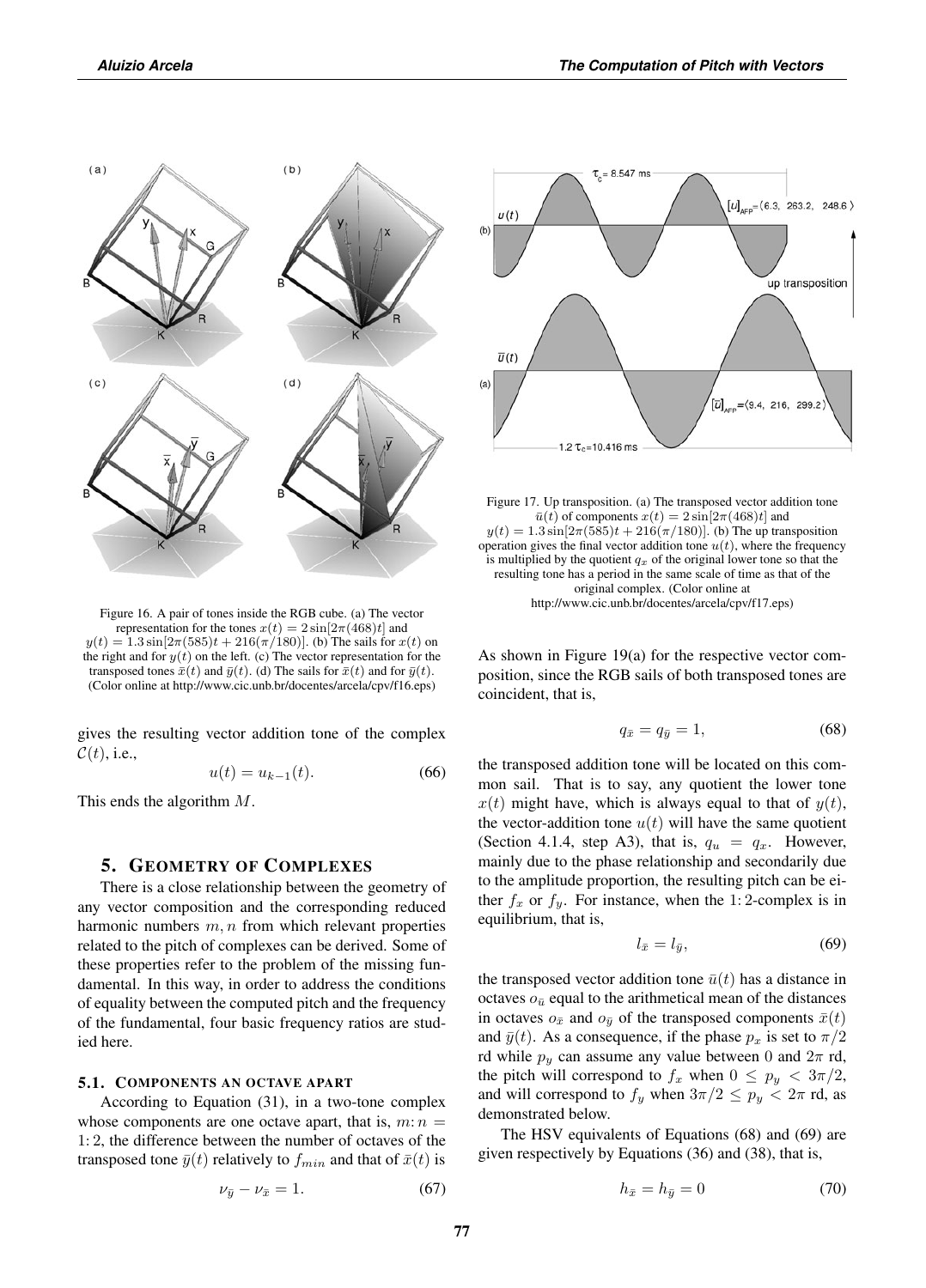

Figure 18. Vector composition of tones. (a) The vector representations  $[\bar{x}]_{RGB}, [\bar{y}]_{RGB},$  and  $[\bar{u}]_{RGB}$  of the components  $x(t)$  and  $y(t)$  along with and transposed vector addition tone  $\bar{u}(t)$ . (b) The sails of  $[\bar{x}]_{RGB}, [\bar{u}]_{RGB}$ , and  $[\bar{y}]_{RGB}$  (the latter is not visible in the figure).

(c) The vector representation  $[\bar{u}]_{RGB}$  of the vector addition tone  $u(t)$ of the components  $x(t) = 2 \sin[2\pi (468)t]$  and  $y(t) = 1.3 \sin[2\pi (585)t + 216(\pi/180)].$  (d) The sails for  $[x]_{RGB}$ ,  $[x]_{RGB}$ , and for the addition vector  $[u]_{RGB}$ . Here, a 180 $^{\circ}$  rotation has been applied to the cube so as to make all the three sails visible.

(Color online at http://www.cic.unb.br/docentes/arcela/cpv/f18.eps)

and

$$
v_{\bar{x}} = v_{\bar{y}} = \frac{l_{\bar{x}}}{100}.
$$
 (71)

In terms of RGB coordinates, the necessary conditions for a vector to be located on the red sail are that (1) the coordinates  $g$  and  $b$  are equal, and (2) the coordinate r is the greatest among the three, that is,  $r_{\bar{x}}$  =  $\max(r_{\bar{x}}, g_{\bar{x}}, b_{\bar{x}})$  and  $r_{\bar{y}} = \max(r_{\bar{y}}, g_{\bar{y}}, b_{\bar{y}})$ . Therefore, according to the HSV to RGB transformation represented by Equations  $(39)$ – $(41)$  and the conditions indicated by Equations (70) and (71), the transposed RGB vectors can be obtained. The vector  $[\bar{x}]_{RGB}$  is given by  $r_{\bar{x}} = v_{\bar{x}}$ ,  $g_{\bar{x}} = v_{\bar{x}} (1 - s_{\bar{x}})$ , and  $b_{\bar{x}} = g_{\bar{x}}$ , that is,

$$
r_{\bar{x}} = \frac{l_{\bar{x}}}{100},\tag{72}
$$

$$
g_{\bar{x}} = \frac{l_{\bar{x}}}{100} \left( 1 - \frac{o_{\bar{x}}}{10} \right),
$$
 (73)

and

$$
b_{\bar{x}} = g_{\bar{x}}.\t(74)
$$

In the same way, the vector  $[\bar{y}]_{RGB}$  is given by

$$
r_{\bar{y}} = \frac{l_{\bar{x}}}{100},\tag{75}
$$

$$
g_{\bar{y}} = \frac{l_{\bar{x}}}{100} \left( 1 - \frac{o_{\bar{y}}}{10} \right),\tag{76}
$$

and

$$
b_{\bar{y}} = g_{\bar{y}}.\tag{77}
$$

From Equations (72)–(77), the coordinates of the transposed resulting vector  $[\bar{u}]_{RGB} = \langle r_{\bar{x}} + r_{\bar{y}}, g_{\bar{x}} + g_{\bar{y}}, b_{\bar{x}} +$  $b_{\bar{y}}\rangle$  are given by

$$
r_{\bar{u}} = \frac{l_{\bar{x}}}{50},\tag{78}
$$

$$
g_{\bar{u}} = \frac{l_{\bar{x}}}{100} \left( 2 - \frac{o_{\bar{x}} + o_{\bar{y}}}{10} \right), \tag{79}
$$

and

$$
b_{\bar{u}} = g_{\bar{u}}.\tag{80}
$$

In order to find the distance in octaves  $o_{\bar{u}}$ , first the saturation  $s_{\bar{u}}$  must be obtained from the RGB to HSV transformation indicated by Equations (52)–(54), that is,  $s_{\bar{u}} =$  $[\max(r_{\bar{u}}, g_{\bar{u}}, b_{\bar{u}}) - \min(r_{\bar{u}}, g_{\bar{u}}, b_{\bar{u}})] / \max(r_{\bar{u}}, g_{\bar{u}}, b_{\bar{u}})$ . As the maximum is  $r_{\bar{u}}$  and the minimum is  $g_{\bar{u}}$ , it follows that

$$
s_{\bar{u}} = \frac{r_{\bar{u}} - g_{\bar{u}}}{r_{\bar{u}}}.\tag{81}
$$

Substituting  $s_{\bar{u}} = o_{\bar{u}}/10$ , as given by Equation (37), together with Equations (78)–(79) into Equation (81) yields

$$
o_{\bar{u}} = \frac{o_{\bar{x}} + o_{\bar{y}}}{2},\tag{82}
$$

which, according to Equation (32), can be rewritten as

$$
o_{\bar{u}} = \frac{1}{2} \left( \nu_{\bar{x}} + \frac{p_{\bar{x}}}{2\pi} + \nu_{\bar{y}} + \frac{p_{\bar{y}}}{2\pi} \right). \tag{83}
$$

Now, taking into account Equation (67) yields

$$
o_{\bar{u}} = \nu_{\bar{x}} + \frac{1}{2} + \frac{p_{\bar{x}} + p_{\bar{y}}}{4\pi}.
$$
 (84)

Therefore, if

$$
\frac{1}{2} + \frac{p_{\bar{x}} + p_{\bar{y}}}{4\pi} \ge 1, \tag{85}
$$

that is, if  $p_{\bar{x}} + p_{\bar{y}} \geq 2\pi$ , the number of octaves  $\nu_{\bar{u}}$  of the transposed vector addition tone will be 1 plus the number of octaves  $\nu_{\bar{x}}$ , so that the resulting pitch equals  $f_y$ . Otherwise  $\nu_{\bar{u}}$  will be equal to  $\nu_{\bar{x}}$ , and so the pitch will be  $f_x$ . For example, if  $p_x$  is set to  $\pi/2$  which, according to Equations (44) and (47), implies in a equality between  $p_x$  and  $p_{\bar{x}}$  as well as between  $p_y$  and  $p_{\bar{y}}$ , then for  $0 \le p_{\bar{x}} < 3\pi/2$ , the resulting pitch is  $f_x$ , while for  $3\pi/2 \le p_{\bar{x}} < 2\pi$  it is  $2f_x$ .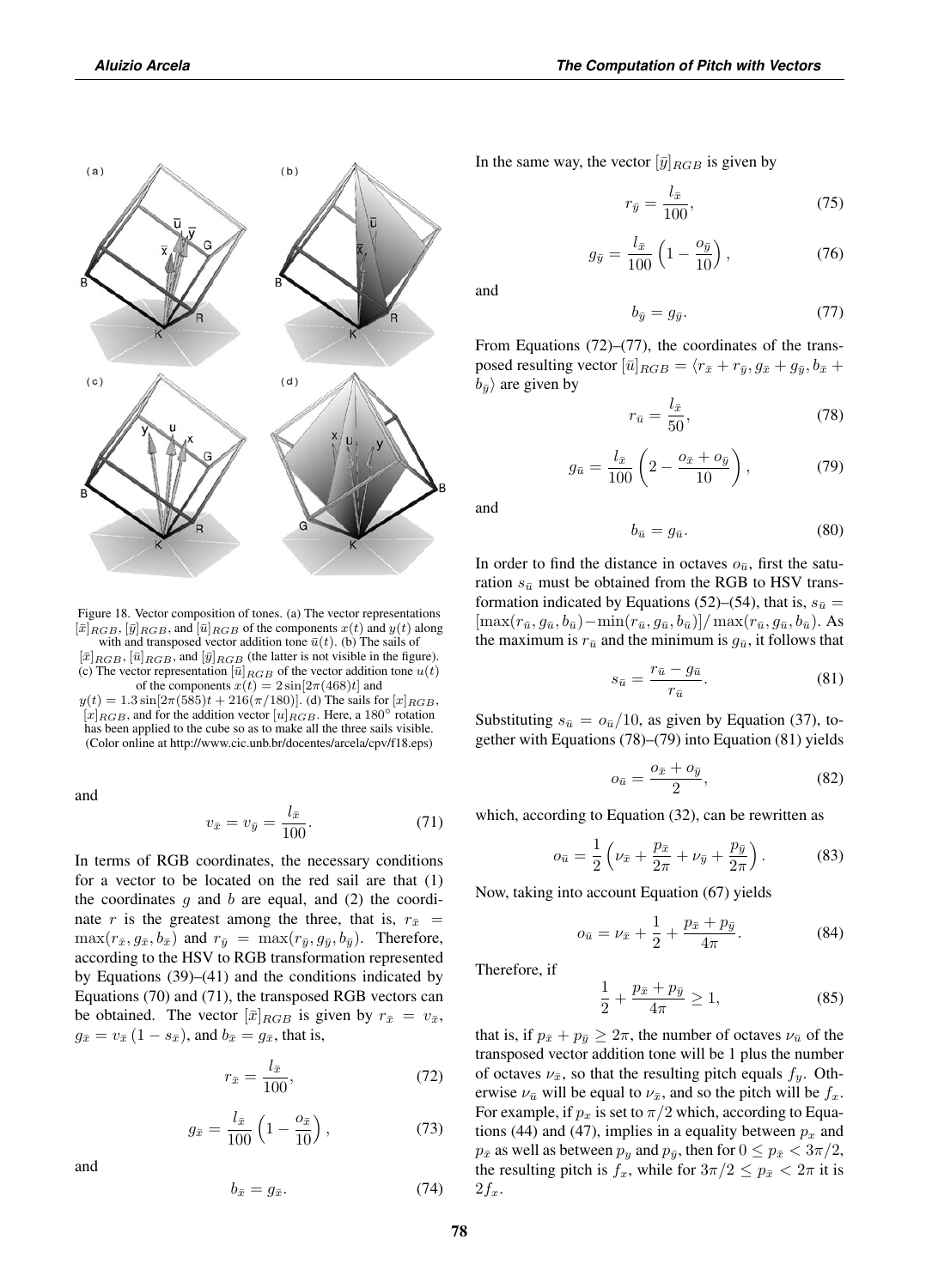

Figure 19. Vector composition of transposed components of  $m: n$ -complexes having simple  $m: n$  ratio. (a) Vector addition of tones in octaves. (b) Vector addition of tones in fifths. Definition of the red-cyan rectangular section. (c) Vector addition in fourths. (d) Vector addition in major thirds. (Color online at http://www.cic.unb.br/docentes/arcela/cpv/f19.eps)

#### 5.2. COMPONENTS A FIFTH APART

For a complex whose components are a fifth apart, that is,  $m: n = 2:3$ , the vector placement is that shown in Figure 19(b). In this case, the sails of the transposed tones are complementary, so that the association of them defines the red-cyan rectangular section of the RGB cube. Because of this singular alignment of sails, the transposed resulting vector  $[\bar{u}]_{RGB}$  will be located exclusively either on the sail of  $[\bar{x}]_{RGB}$  or on that of  $[\bar{y}]_{RGB}$ . As illustrated in Figure 20 for the red-cyan rectangular section, if the angle  $\psi$  between the transposed addition vector  $[\bar{u}]_{RGB}$ and the diagonal KC (of the face KBCG) is greater than  $\delta = \tan^{-1}(\sqrt{2}/2)$ —the angle between the diagonal KW of the cube and the diagonal KC of the face—the resulting vector will be on the red sail, so that its quotient will be the same as that of  $[\bar{x}]_{RGB}$ . Otherwise, it will be on the cyan sail, and so its quotient will be equal to that of  $[\bar{y}]_{RGB}$ .

Since the necessary condition for a RGB vector to be located on the red-cyan rectangular section is that its components  $g$  and  $b$  have the same value, it holds for the vector  $[\bar{x}]_{RGB}$  that  $g_{\bar{x}} = b_{\bar{x}}$ , while for the vector  $\bar{y}$  it holds that  $g_{\bar{y}} = b_{\bar{y}}$ , so that the projection of the resulting vector  $[\bar{u}^*]_{RGB}$  on the side KR is given by

$$
r_{\bar{u}^*} = r_{\bar{x}} + r_{\bar{y}},\tag{86}
$$

while its projection on the diagonal KC is

$$
c_{\bar{u}^*} = (g_{\bar{x}} + g_{\bar{y}}) \sqrt{2}.
$$
 (87)

Therefore, as

$$
\tan\psi = \frac{r_{\bar{u}^*}}{c_{\bar{u}^*}},\tag{88}
$$

the resulting vector will be located on the red sail if

$$
\frac{r_{\bar{x}} + r_{\bar{y}}}{(g_{\bar{x}} + g_{\bar{y}})\sqrt{2}} > \frac{\sqrt{2}}{2},\tag{89}
$$

that is,

$$
r_{\bar{x}} + r_{\bar{y}} > g_{\bar{x}} + g_{\bar{y}},\tag{90}
$$

whereas it will be located on the cyan sail if

$$
r_{\bar{x}} + r_{\bar{y}} < g_{\bar{x}} + g_{\bar{y}}.\tag{91}
$$

5.2.1. Computed pitch under equilibrium: When the 2: 3-complex is in equilibrium, that is,  $l_{\bar{x}} = l_{\bar{y}}$ , it follows from Equation (57) that

$$
v_{\bar{x}} = v_{\bar{y}},\tag{92}
$$

a condition whose RGB equivalent is found from the RGB to HSV transformation mentioned in Section 3.2.2 according to which  $v_{\bar{x}} = \max(r_{\bar{x}}, g_{\bar{x}}, b_{\bar{x}})$ , and  $v_{\bar{y}} =$  $\max(r_{\bar{y}}, g_{\bar{y}}, b_{\bar{y}})$ . Therefore, since

$$
\max(r_{\bar{x}}, g_{\bar{x}}, b_{\bar{x}}) = r_{\bar{x}} \tag{93}
$$

and

$$
\max(r_{\bar{y}}, g_{\bar{y}}, b_{\bar{y}}) = g_{\bar{y}},\tag{94}
$$

it holds that

$$
r_{\bar{x}} = g_{\bar{y}}.\tag{95}
$$

Substituting Equation (95) into Equation (90) gives the condition for the transposed resulting vector being located on the red sail, that is,

$$
r_{\bar{y}} > g_{\bar{x}}.\tag{96}
$$

Substituting Equation (95) into Equation (91) gives the condition for the transposed resulting vector being located on the cyan sail, that is,

$$
r_{\bar{y}} < g_{\bar{x}}.\tag{97}
$$

In order to obtain the AFP equivalents of these conditions, it is necessary to carry out the back conversion. According to the RGB to HSV transformation, the saturations  $s_{\bar{x}}$ and  $s_{\bar{y}}$  are given respectively by  $s_{\bar{x}} = [\max(r_{\bar{x}}, g_{\bar{x}}, b_{\bar{x}}) - \min(r_{\bar{x}}, g_{\bar{x}}, b_{\bar{x}})] / \max(r_{\bar{x}}, g_{\bar{x}}, b_{\bar{x}})$  and  $s_{\bar{y}} =$  $\min(r_{\bar{x}}, g_{\bar{x}}, b_{\bar{x}})] / \max(r_{\bar{x}}, g_{\bar{x}}, b_{\bar{x}})$  and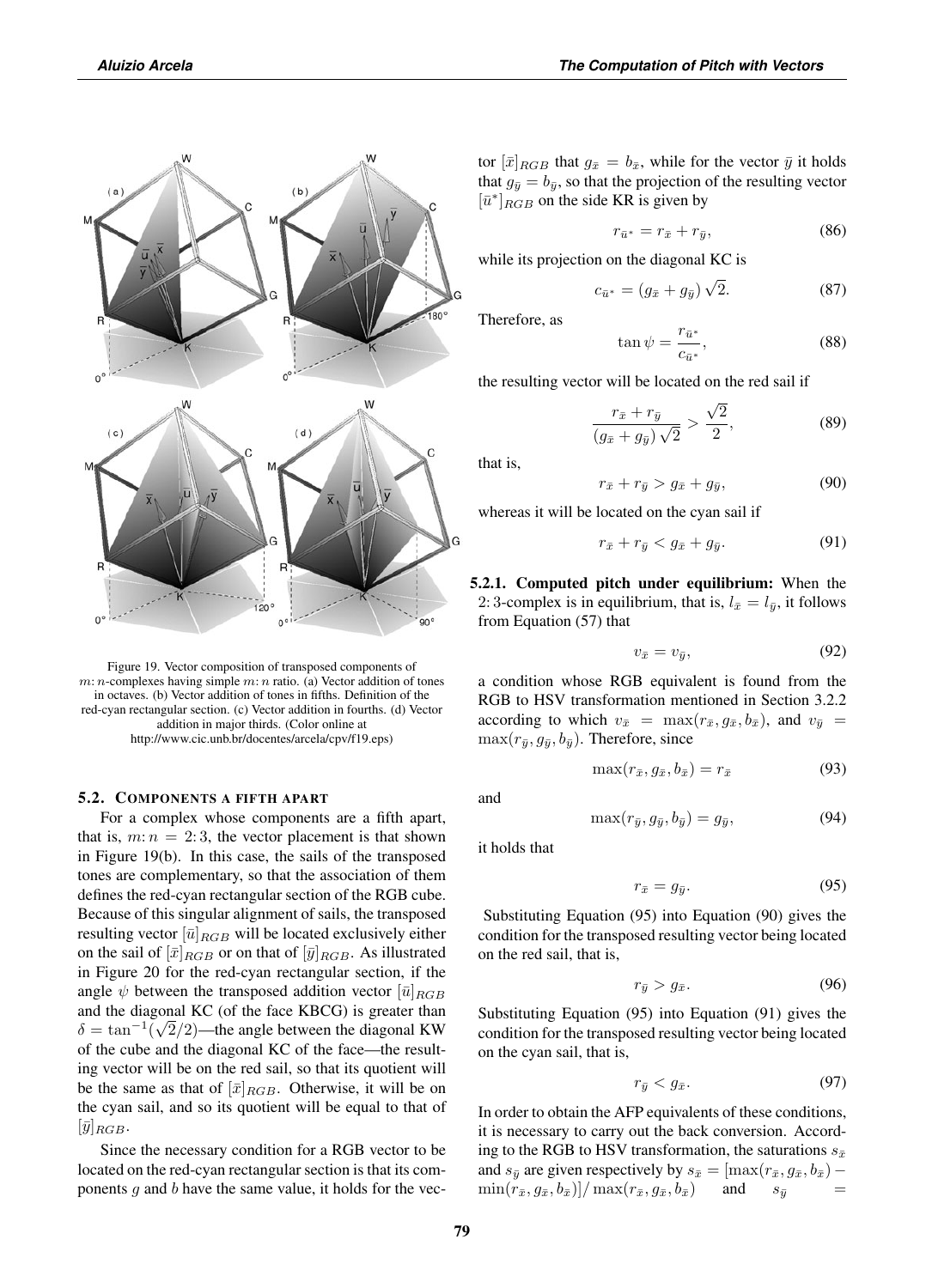$[\max(r_{\bar{y}}, g_{\bar{y}}, b_{\bar{y}})] - \min(r_{\bar{y}}, g_{\bar{y}}, b_{\bar{y}})] / \max(r_{\bar{y}}, g_{\bar{y}}, b_{\bar{y}}).$ Since  $\min(r_{\bar{x}}, g_{\bar{x}}, g_{\bar{x}}) = g_{\bar{x}}$  and  $\min(r_{\bar{y}}, g_{\bar{y}}, g_{\bar{y}}) = r_{\bar{y}}$ , and by using Equations (93)–(95), it follows that

$$
s_{\bar{x}} = \frac{r_{\bar{x}} - g_{\bar{x}}}{r_{\bar{x}}} \tag{98}
$$

and

$$
s_{\bar{y}} = \frac{r_{\bar{x}} - r_{\bar{y}}}{r_{\bar{x}}}.
$$
\n
$$
(99)
$$

To find the condition for the transposed resulting vector being on the red sail under equilibrium, it is necessary to compare Equations (98) and (99) one to the other while taking into consideration Equation (96). In this way, it follows that  $s_{\bar{x}} > s_{\bar{y}}$ , or, according to Equation (56), the respective distances in octaves are such that

$$
o_{\bar{x}} > o_{\bar{y}}, \tag{100}
$$

which, from Equation (32), yields

$$
\nu_{\bar{x}} + \frac{p_{\bar{x}}}{2\pi} > \nu_{\bar{y}} + \frac{p_{\bar{y}}}{2\pi}.
$$
 (101)

Since  $f_{\bar{x}}$  is a power of two times  $f_{min}$ , it follows from Equations (30) and (31) that  $f_{\bar{x}}$  and  $f_{\bar{y}}$  are in the same octave relatively to  $f_{min}$ . Therefore,

$$
\nu_{\bar{x}} = \nu_{\bar{y}}.\tag{102}
$$

Then, substituting Equations (44) and (102) into Equation (101), it follows that

$$
p_{\bar{y}} < \frac{\pi}{2}.\tag{103}
$$

That is, under equilibrium conditions of the 2: 3-complex, the resulting transposed vector will be on the red sail if the phase of the transposed higher tone  $\bar{y}(t)$  is lesser than  $\pi/2$ rd. Otherwise, that is, if

$$
\frac{\pi}{2} < p_{\bar{y}} < 2\pi,\tag{104}
$$

it will be on the cyan sail. Therefore, the pitch of a 2: 3-complex in equilibrium has a bipolar response to the phase relationship, since it can assume just one of two values, i.e., according to Equation (61),  $f_{min}q_x$ , when the transposed resulting vector is on the red sail, and  $1.5f_{min}q_x$ , when it is on the cyan sail.

Finally, if both tones not only have the same loudness but also are in cosine phase, that is, the 2: 3-complex is in entire equilibrium (Section 2.2), the resulting vector will be aligned with the achromatic diagonal KW, which is the border between the red and cyan sails. This means that in this very particular case, the resulting pitch is indefinite.



Figure 20. A vector composition on the red-cyan rectangular section of the RGB cube where the resulting transposed vector  $\bar{u}$  is found on the red sail. In this case, the vector addition tone will have the same quotient as that of  $\bar{x}$ .

#### 5.3. COMPONENTS A FOURTH APART

For a complex whose components are a fourth apart, that is,  $m: n = 3: 4$ , the placement of vectors is that shown in Figure  $19(c)$ . Now, as the sails of the transposed tones are angularly spaced apart by 120◦, the transposed resulting vector  $[\bar{u}]_{RGB}$  can be located on any sail defined between 0 and 120◦. Therefore, the quotient of the vector addition tone has a value between the component quotients.

When a 3: 4-complex is in entire equilibrium, the value of its computed pitch is an octave below the arithmetic mean of the component frequencies, that is,  $f_u =$  $(f_x + f_y)/4$ . (A proof of this statement is not given here). The effects of phase in this complex are described below in Section 5.5

#### 5.4. COMPONENTS A MAJOR THIRD APART

For a complex whose components are a major third apart, that is,  $m: n = 4:5$ , the placement of vectors is that shown in Figure 19(d). In this case, the sails of the transposed tones are angularly apart by 90◦, so that the transposed resulting vector  $\bar{u}(t)$  can be located on any sail defined between 0 and 90◦. Therefore, the computed quotient is a value between the component quotients.

## 5.5. PHASE EFFECTS ON THE PITCH OF  $m:n$ -**COMPLEXES**

By keeping the phase  $p_x$  at  $90°$  while  $p_y$  is allowed to vary from 0 to  $360^\circ$ , it is possible in terms of phase sensitivity to classify  $m: n$ -complexes into four major groups according to the way the pitch changes in each of them.

The first group contains just the 1: 1-complex, because it is the only complex whose pitch does not change with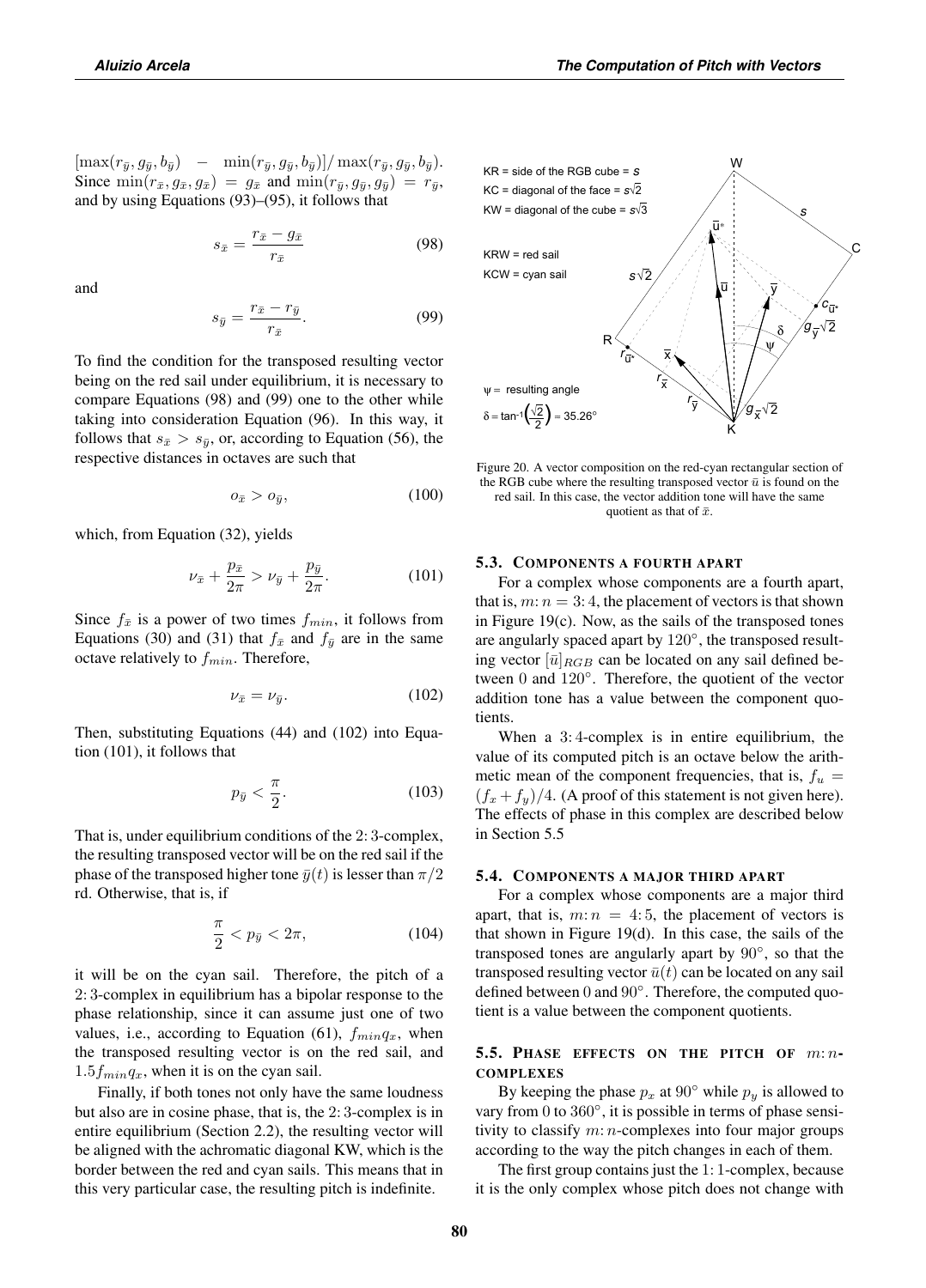the phase relationship, although the loudness of the vector addition tone is affected.

The second one is constituted of complexes having a bipolar effect, that is, those in which, for a certain phase subrange for  $p_y$ , the resulting pitch corresponds to one of the component frequencies, while for the complementary subrange it corresponds to the other component frequency, as occurs with 1: 2 and 2: 3 complexes discussed above in Sections 5.1 and 5.2.

The third one comprises complexes whose pitch response has a discontinuity, that is, there are two complementary phase subranges where pitch varies continuously, being these subranges about one octave apart one from the other. For example, the pitch of a 4: 5-complex in equilibrium increases continuously 44 cents relatively to a given frequency value as  $p_y$  goes from 0 to 330 $\degree$ , while from 330 to 360◦ it increases continuously from 1244 to 1247 cents relatively to the same reference value of the first subrange. Other examples include 5:6, 22:27, and 5:8 complexes.

Finally, the fourth and last group comprises  $m:n$ complexes in which the pitch varies continuously along the full phase range, in general for a small interval. For instance, the pitch of a 3: 4-complex in equilibrium increases continuously about 88 cents as  $p_y$  goes from 0 to 360◦, while a 8: 9-complex in equilibrium increases about 20 cents. Other examples include 25: 36, 3: 5, and 8: 15 complexes.

## 6. THE MISSING FUNDAMENTAL

The application of Algorithm  $M$  to three examples selected from the literature is first considered. Subsequently, the possibility for the pitch of a harmonic complex to be the same as the frequency of the fundamental is investigated by exploring the geometric properties of the vector pairs operated by Algorithm A inside Algorithm M. An audible demonstration of these complexes and their respective vector-addition tones is found in [3].

From this point on, the notation " $\mathcal{H}_k$ " for a spectral component is used, which is intended to mean that the integer  $k$  is the harmonic number of the respective component, that is,  $f_{\mathcal{H}_k} = kf_{\mathcal{H}_1}$ , being  $\mathcal{H}_k$  the same as  $\mathcal{H}_k(t) = a_{\mathcal{H}_k} \sin(2\pi f_{\mathcal{H}_k} t + p_{\mathcal{H}_k}).$ 

## 6.1. PITCH COMPUTATION FOR A COMPLEX WITH SUCCESSIVE HARMONICS

The complex  $C_1 = \{H_3, H_4, H_5\}$  to be considered in the first place has component frequencies according to 600, 800, and 1000 Hz, respectively, so that its missing fundamental is at 200 Hz. A study of this complex was reported in [9] where the components  $\mathcal{H}_3$ ,  $\mathcal{H}_4$ , and  $\mathcal{H}_5$  have the same amplitude and are in cosine phase. Their values in AFP quantities are taken as  $[\mathcal{H}_3]_{AFP} = \langle 0.9, 600, 90 \rangle, [\mathcal{H}_4]_{AFP} = \langle 0.9, 800, 90 \rangle,$ and  $[\mathcal{H}_5]_{AFP} = \langle 0.9, 1000, 90 \rangle$ . In this way, their loudnesses are according to  $l_{\mathcal{H}_3} = 36$ ,  $l_{\mathcal{H}_4} = 64$ , and  $l_{\mathcal{H}_5} =$ 100 luts. The amplitudes are set to 0.9 units because this value is appropriate in relation to the upper limit amplitude of the highest component  $\mathcal{H}_5$ , which is also the loudest one. More precisely, for a lower limit pitch  $f_{min}$  set to 30 Hz [12] and an upper limit amplitude  $[a_{max}]_{f_{min}}$ set to 1000 units, then according to Equation (34) the maximum loudness is  $i_{max} = 900000$ . Therefore, it follows from Equation (35) that the upper-limit amplitude for  $\mathcal{H}_3$  is  $[a_{max}]_{f_{\mathcal{H}_3}} = 900000/1000^2 = 0.9$  units. As the amplitude values are relative to each other, overall gain adjustments are required for a suitable sound pressure level as, for example, a value around 65 dB SPL for  $\mathcal{H}_5$ . The final vector addition tone is found by applying Algorithm  $M$  to the set of the three components such that  $u(t) = M(\mathcal{H}_3, \mathcal{H}_4, \mathcal{H}_5) = A[A(\mathcal{H}_3, \mathcal{H}_4), \mathcal{H}_5]$ , that is, the Algorithm  $A$  is first applied to the components  $\mathcal{H}_3$ and  $\mathcal{H}_4$  thus yielding a temporary tone  $u_1(t)$ , then it is applied again, this time to the pair  $(u_1, \mathcal{H}_5)$ . In this way, the computed pitch for the complex  $C_1$  is 229.145 Hz, that is, 236 cents above the 200-Hz fundamental. As for the loudness  $l_u$ , the computed tone  $u(t)$  has a loudness of 45 luts, therefore a value between the loudnesses of  $\mathcal{H}_4$  and  $\mathcal{H}_5.$ 

6.1.1. Phase sensitivity: Small changes in any of the phases of components  $\mathcal{H}_3$ ,  $\mathcal{H}_4$ , and  $\mathcal{H}_5$  produce small changes in the pitch of  $C_1$ . There are, however, some phase relationships that produce significant changes in the pitch as, for example, when the phase of  $\mathcal{H}_3$  is set to  $0^\circ$ while those of  $H_4$  and  $H_5$  are held at  $90^\circ$ , the resulting tone is  $[u]_{AFP} = \langle 1.87, 485.25, 150 \rangle$ , that is, the computed pitch is 1299 cents above that value found in the case where the components are all in cosine phase, with a loudness of 49 luts. If the phase of  $\mathcal{H}_4$  is set to 180° while the phases of  $H_3$  and  $H_5$  are held at  $90^\circ$ , the resulting tone is  $[u]_{AFP} = (0.65, 983.88, 199.17)$ , that is, the pitch is 2523 cents above the first computed value, with a loudness of 70 luts.

## 6.2. ANOTHER COMPLEX WITH SUCCESSIVE HAR-MONICS

The complex  $C_2 = {\mathcal{H}_9, \mathcal{H}_{10}, \mathcal{H}_{11}}$  to be considered now was mentioned in [5]. It has component frequencies according to 1800, 2000, and 2200 Hz, respectively, so that its missing fundamental is at 200 Hz. In AFP quantities they are taken as  $[\mathcal{H}_9]_{AFP}$  =  $(0.0675, 1800, 0), [\mathcal{H}_{10}]_{AFP} = (0.15, 2000, 0),$  and  $[\mathcal{H}_{11}]_{AFP} = \langle 0.0675, 2200, 0 \rangle$  so that the corresponding loudnesses are  $l_{\mathcal{H}_9} = 24$ ,  $l_{\mathcal{H}_{10}} = 66$ , and  $l_{\mathcal{H}_{11}} = 36$ luts. After applying Algorithm  $M$  to  $C_2$ , it is found that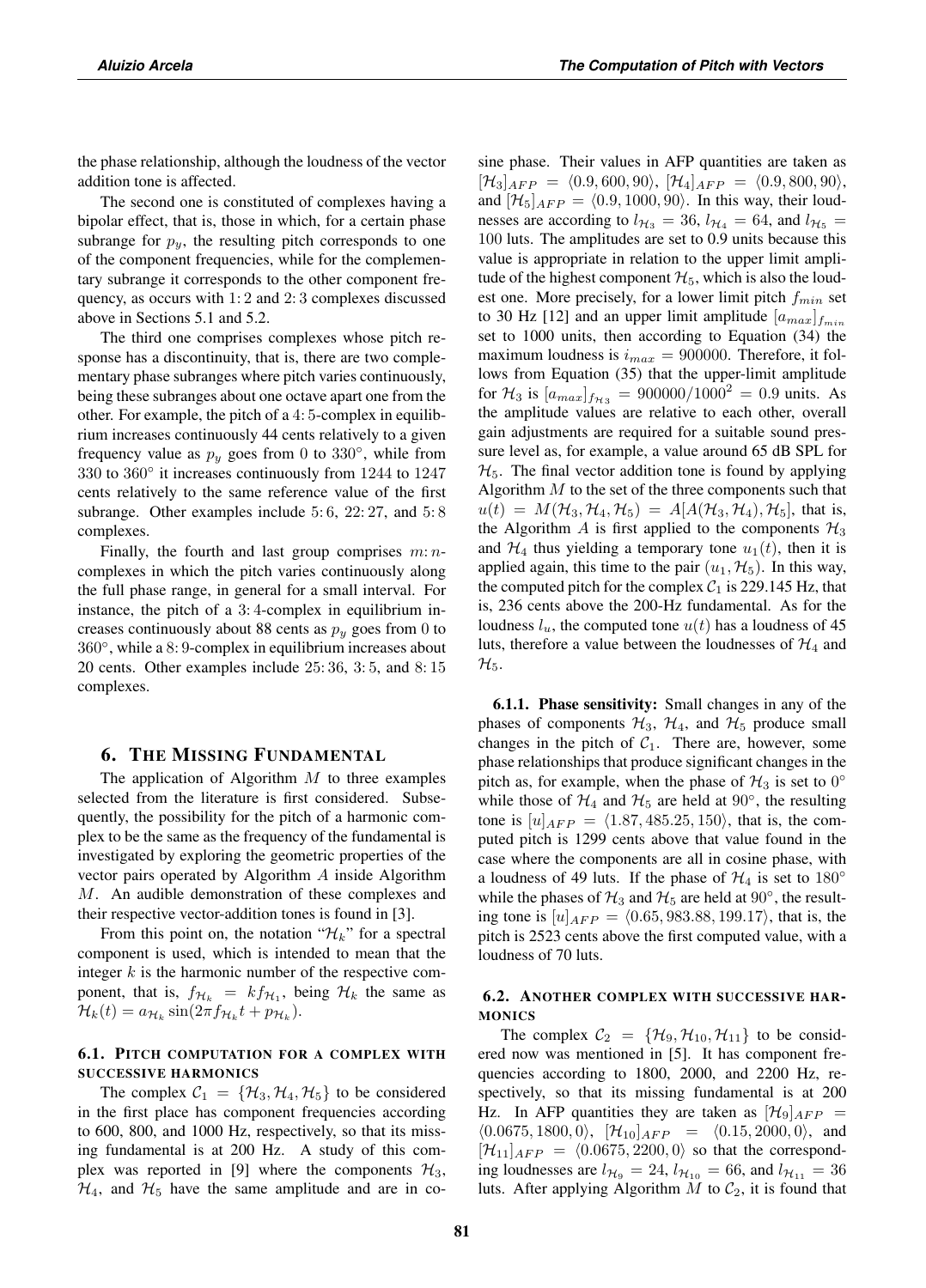$[u]_{AFP} = (0.21, 2024.38, 359.88)$ . Thus, the computed pitch, that is, 2024.38 Hz, is 4007 cents above the frequency of the fundamental. The loudness is 97 luts.

## 6.3. A COMPLEX HAVING NONSUCCESSIVE HAR-**MONICS**

The complex  $\mathcal{C}_3 = {\mathcal{H}_{46}, \mathcal{H}_{51}, \mathcal{H}_{56}}$  to be considered now was also mentioned in [5]. It has component frequencies according to 1840, 2040, and 2240 Hz, respectively, so that its missing fundamental is at 40 Hz. In AFP quantities they are taken as  $[\mathcal{H}_{46}]_{AFP} =$  $\langle 0.0675, 1840, 0 \rangle$ ,  $[\mathcal{H}_{51}]_{AFP} = \langle 0.15, 2040, 0 \rangle$ , and  $[\mathcal{H}_{56}]_{AFP} = \langle 0.0675, 2240, 0 \rangle$  so that the corresponding loudnesses are  $l_{\mathcal{H}_{46}} = 25$ ,  $l_{\mathcal{H}_{51}} = 69$ , and  $l_{\mathcal{H}_{56}} = 37$ luts. After applying Algorithm  $M$  to  $C_3$ , it is found that  $[u]_{AFP} = \langle 0.11, 2058.17, 359.88 \rangle$ . Thus, the computed pitch, that is, 2058.17 Hz, is 29 cents above the value found for the preceding complex. The loudness is 53 luts.

## 6.4. COMPUTED PITCH COMPARED TO THE FRE-QUENCY OF THE FUNDAMENTAL

The pitch computation for the complexes  $C_1$  and  $C_2$ above indicates that successive harmonics are not a necessary and sufficient condition to assure the equality between pitch and the frequency of the fundamental. The same is true for nonsuccessive harmonics, as shown with complex  $C_3$ . The equality between pitch and the frequency of the fundamental (whether present or missing) is discussed below through the pitch computation of some selected complexes, followed by the description of a welldefined class of harmonic numbers related to such equality.

6.4.1. Complex having the first three harmonics. First case: the computed pitch is equal to the frequency of the fundamental: First, let  $C_4$  =  $\{\mathcal{H}_1, \mathcal{H}_2, \mathcal{H}_3\}$  be a complex having the first three harmonics. According to Algorithm  $M$ , the vector addition tone of complex  $C_4$  can be found by two successive applications of Algorithm A, namely  $u_1(t) = A(\mathcal{H}_1, \mathcal{H}_2)$ , and  $u_2(t) = A(u_1, \mathcal{H}_3)$ . After generating the down transposed tones  $\bar{\mathcal{H}}_1$  and  $\bar{\mathcal{H}}_2$  in the first step of Algorithm D, since  $f_{\overline{\mathcal{H}}_2} = 2f_{\overline{\mathcal{H}}_1}$ , it follows from Equation (30) that  $q_{\overline{H}_1} = q_{\overline{H}_2} = 1$ . That is, the vectors  $[\overline{H}_1]_{RGB}$  and  $[\bar{\mathcal{H}}_2]_{RGB}$  are on the same RGB sail. Therefore, the temporary component  $u_1(t)$  has the same quotient as  $\mathcal{H}_1$ , as discussed in Section 5.1 for a 1: 2-complex. Now the situation is like that described above in Section 5.2 for a 2: 3-complex. That is, if  $u_1(t)$  when compared to  $\mathcal{H}_3$ is such that Equation (89) holds, the resulting tone  $u_2(t)$ will have the same quotient as  $u_1(t)$ , which is the same as that of  $\mathcal{H}_1$ . Therefore, the computed pitch will be equal to the frequency of the fundamental. Otherwise, it will have the same quotient as  $\mathcal{H}_3$ , for it will be on the page  $q_{u_2} = q_{\mathcal{H}_3}$ . In this case, the computed pitch will be the same as a fifth above the frequency of the fundamental.

For a direct numerical example, let the spectral components  $\mathcal{H}_1$ ,  $\mathcal{H}_2$ , and  $\mathcal{H}_3$  of  $\mathcal{C}_4$  be  $[\mathcal{H}_1]_{AFP}$  =  $\langle 4, 200, 90 \rangle$ ,  $[\mathcal{H}_2]_{AFP} = \langle 3, 400, 90 \rangle$ , and  $[\mathcal{H}_3]_{AFP} =$  $(0.34, 600, 90)$ . According to Equation (33), the corresponding loudnesses are  $l_{\mathcal{H}_1} = 18$ ,  $l_{\mathcal{H}_2} = 53$ , and  $l_{\mathcal{H}_1}$  = 14 luts. After applying Algorithm M to  $\mathcal{C}_4$ , it is found that  $[u]_{AFP} = \langle 16.89, 200, 55.39 \rangle$ . Thus, the computed pitch—200 Hz—is the same as the frequency of the fundamental, the loudness being 75 luts.

6.4.2. Complex having the first three harmonics. Second case: the computed pitch is a fifth above the frequency of the fundamental: For a complex  $C_5$  having the same first three harmonics  $H_1$ ,  $H_2$ , and  $H_3$  as  $C_4$ , but having another proportion of amplitudes, namely  $[\mathcal{H}_1]_{AFP} = \langle 3, 200, 90 \rangle, [\mathcal{H}_2]_{AFP} = \langle 1.05, 400, 90 \rangle,$ and  $[\mathcal{H}_3]_{AFP} = \langle 2, 600, 90 \rangle$ —that is, the corresponding loudnesses are  $l_{\mathcal{H}_1} = 13$ ,  $l_{\mathcal{H}_2} = 17$ , and  $l_{\mathcal{H}_3} = 80$ luts—after applying Algorithm  $M$  to  $C_5$ , it is found that  $[u]_{AFP} = \langle 7.25, 150, 152 \rangle$ . Thus, the computed pitch— 150 Hz—is a fourth below the frequency of the fundamental, with a loudness of 18 luts.

6.4.3. Complex having the first four harmonics. First case: the computed pitch is equal to the frequency of the fundamental: Let  $C_6$  =  $\{H_1, H_2, H_3, H_4\}$  be a complex having the first fourth harmonics. According to Algorithm M, the vector According to Algorithm  $M$ , the vector addition tone of complex  $C_6$  can be carried out by three successive applications of Algorithm A, that is,  $u_1(t) = A(\mathcal{H}_1, \mathcal{H}_2), u_2(t) = A(u_1, \mathcal{H}_3),$  and  $u_3(t) =$  $A(u_2, \mathcal{H}_4)$ . If the components are such that  $[\mathcal{H}_1]_{AFP} =$  $\langle 4, 200, 90 \rangle$ ,  $[\mathcal{H}_2]_{AFP} = \langle 3, 400, 90 \rangle$ ,  $[\mathcal{H}_3]_{AFP} =$  $(0.75, 600, 90)$ , and  $[\mathcal{H}_4]_{AFP} = (0.5, 800, 90)$ —that is, the corresponding loudnesses are  $l_{\mathcal{H}_1} = 18$ ,  $l_{\mathcal{H}_2} = 53$ ,  $l_{\mathcal{H}_3}$  = 30, and  $l_{\mathcal{H}_4}$  = 36 luts—after applying Algorithm *M* to  $C_6$ , it is found that  $[u]_{AFP} = \langle 22.35, 200, 167 \rangle$ . Thus, the computed pitch—200 Hz—is the same as the frequency of the fundamental with a loudness of 99 luts.

6.4.4. Complex having the first four harmonics. Second case: the first three components have the same loudness; the computed pitch is one octave below the frequency of the fundamental: Let  $C_7$  =  $\{\mathcal{H}_1, \mathcal{H}_2, \mathcal{H}_3, \mathcal{H}_4\}$  be a complex having the first fourth harmonics. If the components are such that  $[\mathcal{H}_1]_{AFP} =$  $\langle 6, 200, 90 \rangle$ ,  $[\mathcal{H}_2]_{AFP} = \langle 1.5, 400, 90 \rangle$ ,  $[\mathcal{H}_3]_{AFP} =$  $(0.65, 600, 90)$ , and  $[\mathcal{H}_4]_{AFP} = (0.23, 800, 90)$ —that is, the first three have the same loudness  $l_{\mathcal{H}_1} = l_{\mathcal{H}_2} = l_{\mathcal{H}_3} =$ 26 luts, while the last one has  $l_{\mathcal{H}_4} = 16$  luts—after ap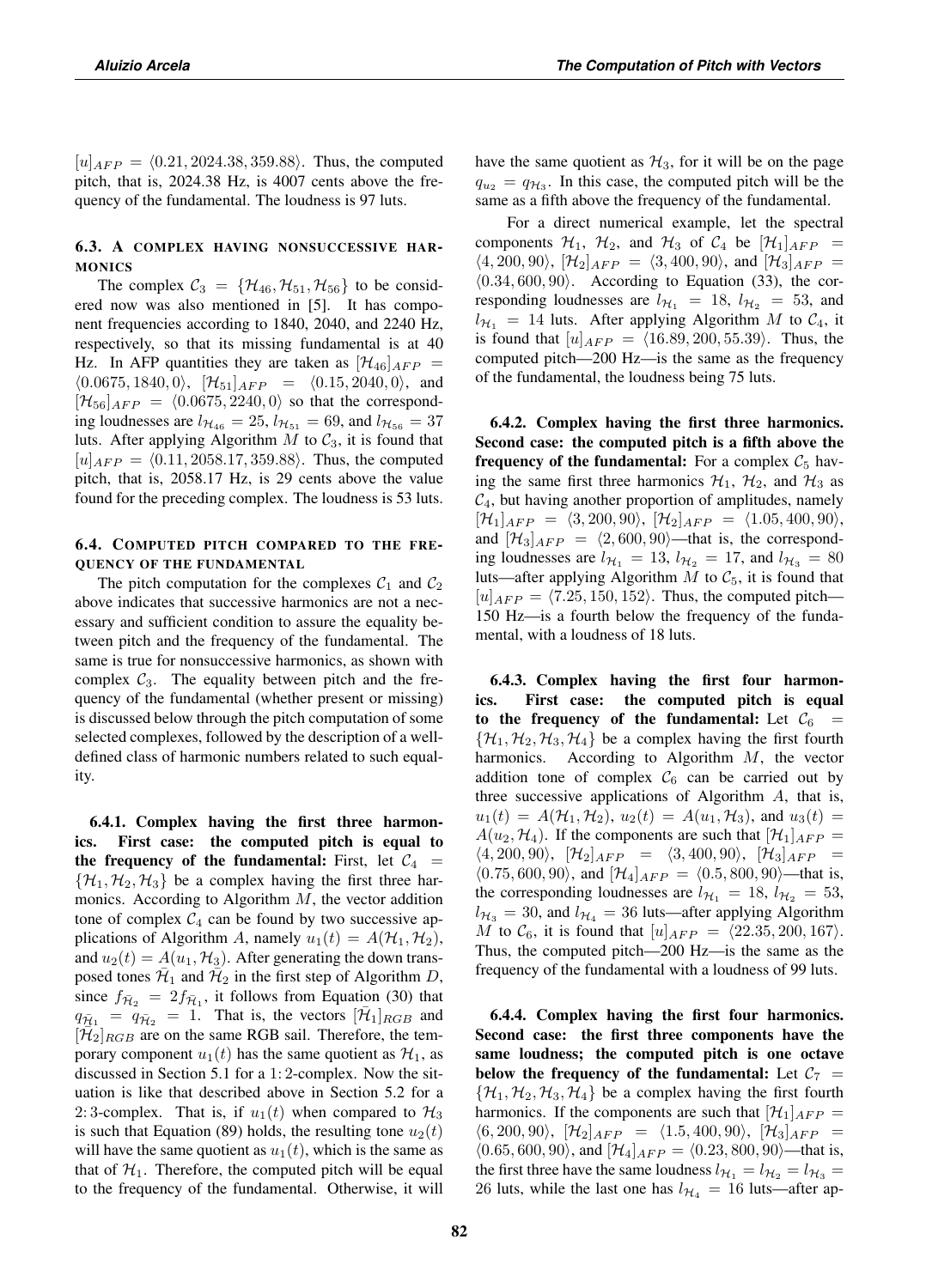plying Algorithm M to  $C_7$ , it is found that  $[u]_{AFP} =$  $(285.82, 50, 63.56)$ . Therefore, the computed pitch—50 Hz—is two octaves below the frequency of the fundamental; the corresponding loudness being 79 luts. This occurs because the vector addition of  $\mathcal{H}_1$ ,  $\mathcal{H}_2$ , and  $\mathcal{H}_3$  is similar to the complex  $C_6$  above, that is, the resulting frequency of  $u_2$  is a fifth above the frequency of the fundamental. Thus, the addition of this resulting tone with  $\mathcal{H}_4$ , which is the last component of  $C_7$ , is like the the case of the addition of tones a fourth apart, as discussed in Section 5.3.

6.4.5. Complex having the first four harmonics. Third case: the components have the same loudness; the phase of the first component is set to  $91°$ ; the phase of the second is set to  $0^\circ$ ; the computed pitch is 33 cents below the frequency of the fundamental: Let  $C_8$  =  $\{\mathcal{H}_1, \mathcal{H}_2, \mathcal{H}_3, \mathcal{H}_4\}$  be a complex having the first fourth harmonics. If the components are such that  $[\mathcal{H}_1]_{AFP} =$  $\langle 6, 200, 91 \rangle$ ,  $[\mathcal{H}_2]_{AFP} = \langle 1.5, 400, 0 \rangle$ ,  $[\mathcal{H}_3]_{AFP} =$  $(0.65, 600, 90)$ , and  $[\mathcal{H}_4]_{AFP} = (0.37, 800, 90)$ —that is, all of them have the same loudness  $l_{\mathcal{H}_1} = l_{\mathcal{H}_2} = l_{\mathcal{H}_3}$  $l_{\mathcal{H}_4}$  = 26 luts—after applying Algorithm M to  $\mathcal{C}_8$ , it is found that  $[u]_{AFP} = \langle 5.519, 196.25, 51.226 \rangle$ . Therefore, the computed pitch—196.25 Hz—is 33 cents below the fundamental. The loudness is 23 luts.

6.4.6. Removing the fundamental and inserting the sixth harmonic. First case: the computed pitch is equal to the frequency of the missing fundamental: Let  $C_9 = {\mathcal{H}_2, \mathcal{H}_3, \mathcal{H}_4, \mathcal{H}_6}$  be a four-tone complex composed of second, third, fourth, and sixth harmonics. If the components are such that  $[\mathcal{H}_2]_{AFP} = \langle 2.5, 400, 90 \rangle$ ,  $[\mathcal{H}_3]_{AFP} = \langle 0.3, 600, 90 \rangle, [\mathcal{H}_4]_{AFP} = \langle 0.5, 800, 90 \rangle,$ and  $[\mathcal{H}_6]_{AFP} = \langle 0.065, 1200, 90 \rangle$ —that is, the corresponding loudnesses are  $l_{\mathcal{H}_2} = 44$ ,  $l_{\mathcal{H}_3} = 12$ ,  $l_{\mathcal{H}_4} = 36$ , and  $l_{\mathcal{H}_6} = 10$  luts—after applying Algorithm M to  $\mathcal{C}_9$ , it is found that  $[u]_{AFP} = \langle 18.81, 200, 243.71 \rangle$ . Thus, the computed pitch—200 Hz—equals the frequency of the missing fundamental. The loudness is 84 luts.

6.4.7. Removing the fundamental and inserting the sixth harmonic. Second case: the computed pitch is a fifth above the frequency of the missing fundamental: Let  $\mathcal{C}_{10} = {\mathcal{H}_2, \mathcal{H}_3, \mathcal{H}_4, \mathcal{H}_6}$  be a four-tone complex with second, third, fourth, and sixth harmonics. If the components are such that  $[\mathcal{H}_2]_{AFP} = \langle 3, 400, 90 \rangle$ ,  $[\mathcal{H}_3]_{AFP} = \langle 1, 600, 90 \rangle$ ,  $[\mathcal{H}_4]_{AFP} = \langle 1, 800, 90 \rangle$ , and  $[\mathcal{H}_6]_{AFP} = \langle 0.5, 1200, 90 \rangle$ —that is, now the sixth harmonic is louder than the others, namely  $l_{H_2} = 53$ ,  $l_{\mathcal{H}_3}$  = 40,  $l_{\mathcal{H}_4}$  = 71, and  $l_{\mathcal{H}_6}$  = 80 luts—, after applying Algorithm M to  $C_{10}$ , it is found that  $[u]_{AFP} =$  $\langle 41.35, 150, 62.47 \rangle$ . Therefore, the computed pitch—150 Hz—is an octave below the fifth of the frequency of the missing fundamental. The loudness is about 100 luts.

## 6.5. CONCLUDING THE CONSIDERATIONS ON THE FUNDAMENTAL

There are two conditions to be satisfied for the equality between the computed pitch  $f_u$  and the frequency (F0) of the fundamental. The first one is that both the vectoraddition tone and the fundamental must be located on the same RGB sail, that is, they must have the same quotient. The second one is that their corresponding vectors must occur in close directions, so that they can be found in the same octave, that is, the difference between their distances in octaves must be lesser than one. For complexes having a large number of components, its not so simple—as it was in Section 5 for the case of two-tone complexes—to determine *a priori*, that is, before applying Algorithm  $M$ , whether they can satisfy these two conditions. Theoretically, there is an infinity of harmonic complexes which cannot satisfy them. However, there is at least one particular solution which can be analyzed, since in the context of Algorithm  $M$ , when the transposed vector addition tone is located on the red sail, it has the same quotient as one of the transposed spectral components, or as one of the transposed temporary components. If such a situation not only occurs but also the harmonic number of the corresponding component is a power of two, then the vector addition tone will have the same quotient as the fundamental. Here, at least one well-behaved class of harmonic complexes can be cited in which every vector composition may be carried out exclusively on the red-cyan rectangular section. More specifically, the composition of transposed vectors having harmonic numbers according to  $1, 2, 3, 4, 6, 8, 12...$  may take place exclusively on the red-cyan rectangular section so that, depending upon the amplitude proportions and/or phase relationships, the transposed vector addition tone can be placed on the red sail. In summary, the vector addition tone of a complex whose harmonic numbers can be expressed as  $2^j \cdot 3^k$ , where j and k are integers such that  $j \geq 0$  and  $0 \leq k \leq 1$ , may have a quotient which equals that of the fundamental.

By using the spectral content of the ten complexes described in Sections 6.1–6.4 so as to experiment them as additive musical instruments in the playing of a melodic line, that is, a sequence of fundamentals, it becomes clear that obtaining a computed pitch equal to the frequency of the fundamental at every note is not simple, even when the complex belongs to the above mentioned class of harmonic complexes—since it accounts just for the first condition, that is, the equality of quotients. It is audibly demonstrated in [3] that for the first three complexes the pitch neither reaches the frequency of the current fundamental nor any of its octaves. In the first one, the pitch is a diminished minor third above the frequency of cur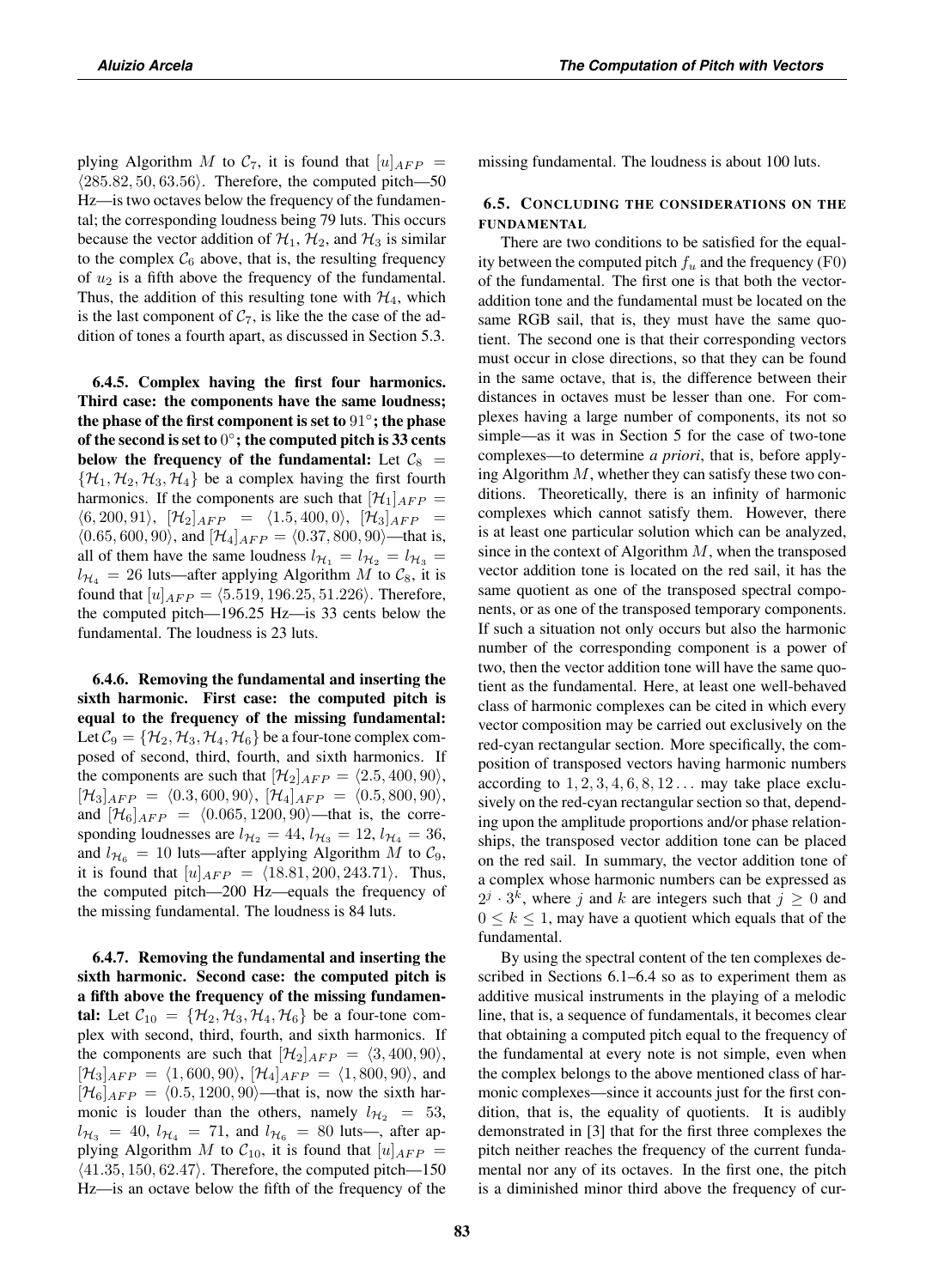rent fundamental for all the notes, as found for  $C_1$ . In the second one, it is three octaves plus a Phytagorean major third above the fundamental sequence, as computed for  $C_2$ . In the third one, it is five octaves plus a just minor sixth above the fundamental sequence, as computed for  $C_3$ . For some of the most favorable cases (complexes  $C_4 \cdots C_{10}$ , the pitch may in fact correspond to the frequency of the fundamental, specially in the case of  $C_4$ , but only at some notes for it will experience octave shifts at other ones. It seems that playing a song with whatever instrument is in some way putting it out of tune, unless the instrument has a single component.

# 7. CONCLUSIONS

- 1. Results were presented showing that pitch of harmonic complexes can be computed by means of vector operations provided that the spectral components are represented in QOL coordinates and then transformed into RGB vectors (Sections 3.1–3.2). Besides, the symmetry of the second-derivative's zerocrossing pattern along the period of involved  $m: n$ complexes is also needed for the pitch computation.
- 2. Any complex having two or more components whose vector addition tone is aligned with the achromatic diagonal of the RGB cube does not have a definite pitch. This occurs, for instance, with the 2: 3 complex at entire equilibrium (Section 5.2).
- 3. Phase effects are quite different for different groups of  $m: n$ -complexes (Section 5.5). In complexes having more than two components, the pitch can change continuously within small intervals or can change around one or more octaves (Section 6.1.1), depending on the diversities of harmonic numbers.
- 4. The missing fundamental problem can be addressed by observing the geometry of the vector compositions involved in the computation of its pitch, and by finding the appropriate amplitude proportions and phase relationships which are necessary to produce a resulting vector on the RGB sail of the missing fundamental (Section 6.4). There are harmonic complexes however where the frequency of the fundamental cannot correspond to the computed pitch, even if it is present as a spectral component.

## ACKNOWLEDGMENTS

The author would like to thank CNPq for the financial support at the beginning of this research some years ago, as well as the University of Brasilia for supporting the Multimedia Computing Laboratory, the location where experiments, computer programs, and graduate classes related to the background of this paper have taken place.

## **REFERENCES**

- [1] A. Arcela. *As árvores de tempos e a configuração genética dos intervalos musicais*. PhD thesis, Pontifical Catholic University of Rio de Janeiro, 1984.
- [2] A. Arcela. The equilibrium theorem in Bach's two-part inventions: an audible demonstration. http://www.cic.unb.br/docentes/arcela/equilibrium/, January 2008.
- [3] A. Arcela. Out of tune: audible demonstration of the vector-addition tone in the computation of the pitch of some multitone complexes. http://www.cic.unb.br/docentes/arcela/outoftune/, January 2008.
- [4] A. Bachem. Tone height and tone chroma as two different pitch qualities. *Acta Psychol.*, 5:80–88, 1950.
- [5] J. F. Schouten; R. J. Ritsma; B. Lopes Cardozo. Pitch of the residue. *J. Acoust. Soc. Am.*, 34:1418– 1424, 1962.
- [6] E. de Boer. *On the "residue" in hearing*. PhD thesis, University of Amsterdam, 1956.
- [7] A. J. M. Houtsma; J. L. Goldstein. The central origin of the pitch of complex tones: evidence from musical interval recognition. *J. Acoust. Soc. Am.*, 69:520–529, 1972.
- [8] J. L. Goldstein. An optimum processor theory for the central formation of the pitch of complex tones. *J. Acoust. Soc. Am.*, 54:1496–1516, 1973.
- [9] R. Meddis; M. J. Hewitt. Virtual pitch and phase sensitivity of a computer model of the auditory periphery. I: Pitch identification. *J. Acoust. Soc. Am.*, 89:2866–2882, 1991.
- [10] A. J. M. Houtsma. Musical pitch of two-tone complexes and predictions by modern pitch theories. *J. Acoust. Soc. Am.*, 66:87–99, 1979.
- [11] A. J. M. Houtsma. Pitch of unequal-amplitude dichotic two-tone harmonic complexes. *J. Acoust. Soc. Am.*, 69:1778–1785, 1981.
- [12] D. Pressnitzer; R. D. Patterson; K. Krumbholz. The lower limit of melodic pitch. *J. Acoust. Soc. Am.*, 109:2074–2084, 2001.
- [13] J. C. R. Licklider. A duplex theory of pitch perception. *J. Acoust. Soc. Am.*, 7:128–133, 1951.
- [14] A. H. Munsell. A pigment color system and notation. *The American Journal of Psychology*, 23:236– 244, 1912.